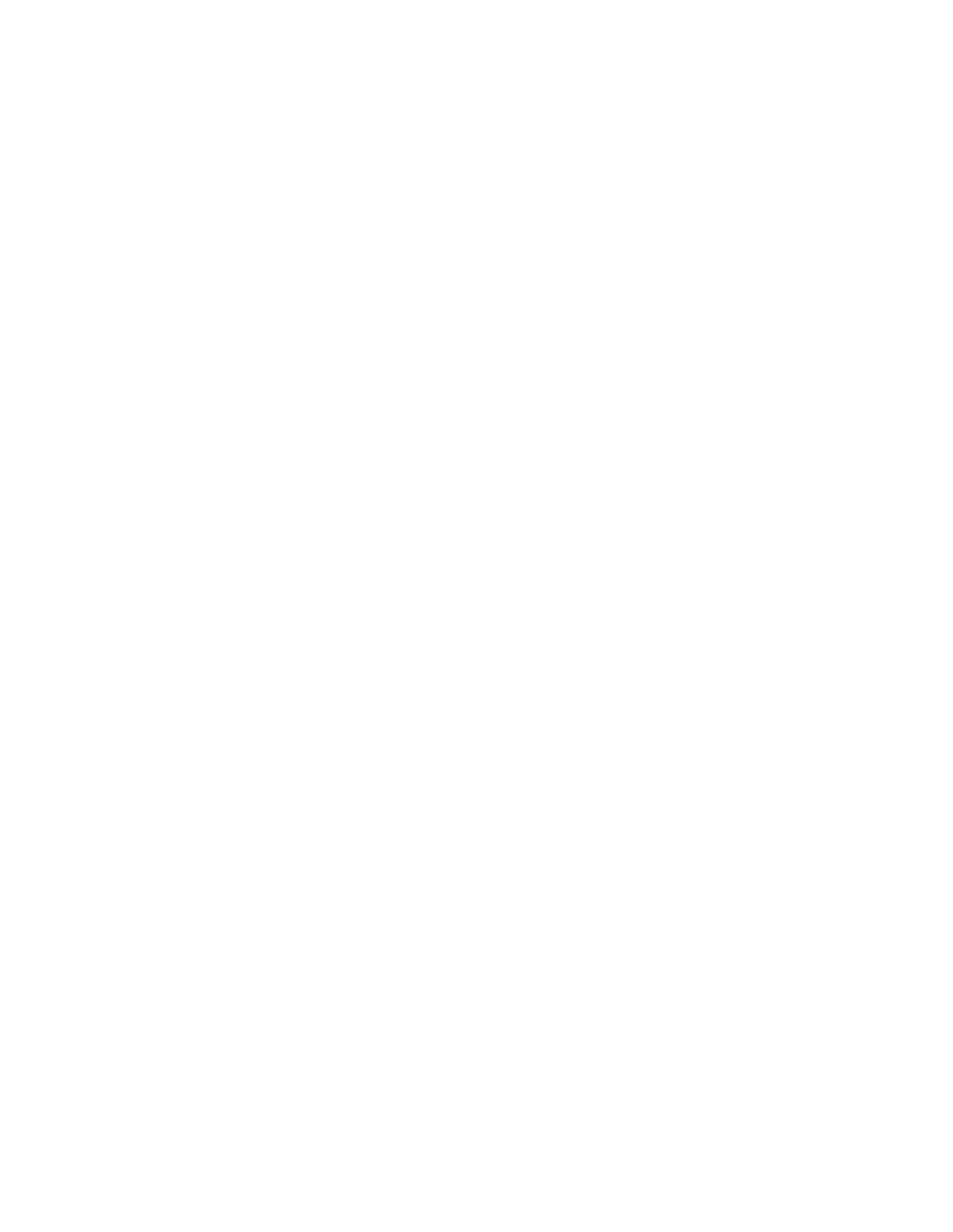# TABLE OF CONTENTS

| 1.                                                                                                                                                                                                                |                                                    |
|-------------------------------------------------------------------------------------------------------------------------------------------------------------------------------------------------------------------|----------------------------------------------------|
| 2.                                                                                                                                                                                                                |                                                    |
| 3.                                                                                                                                                                                                                |                                                    |
| 3.1.<br>3.2.                                                                                                                                                                                                      |                                                    |
| $4$ .                                                                                                                                                                                                             |                                                    |
| 4.1.<br>4.2.<br>Message Text Specification: MAIL  9<br>4.3.<br>Recipient Specification: MRCP  10<br>4.4.<br>Scheme Mechanics: Recipients First  10<br>4.5.<br>Scheme Mechanics: Text First  12<br>4.6.            |                                                    |
| 5.                                                                                                                                                                                                                |                                                    |
| 5.1.<br>5.1.1.<br>5.1.2.<br>5.2.<br>5.2.1.<br>Reply Codes by Function Group<br>5.2.2.<br>Reply Codes in Numeric Order<br>Sequencing of Commands and Replies<br>5.3.<br>5.4.<br>5.5.<br>5.5.1.<br>5.5.2.<br>5.5.3. | 16<br>16<br>18<br>22<br>23<br>24<br>25<br>28<br>30 |
| APPENDIX A:<br>APPENDIX B:<br>APPENDIX C:<br>APPENDIX D:<br>APPENDIX E:                                                                                                                                           | 32                                                 |
|                                                                                                                                                                                                                   |                                                    |
|                                                                                                                                                                                                                   |                                                    |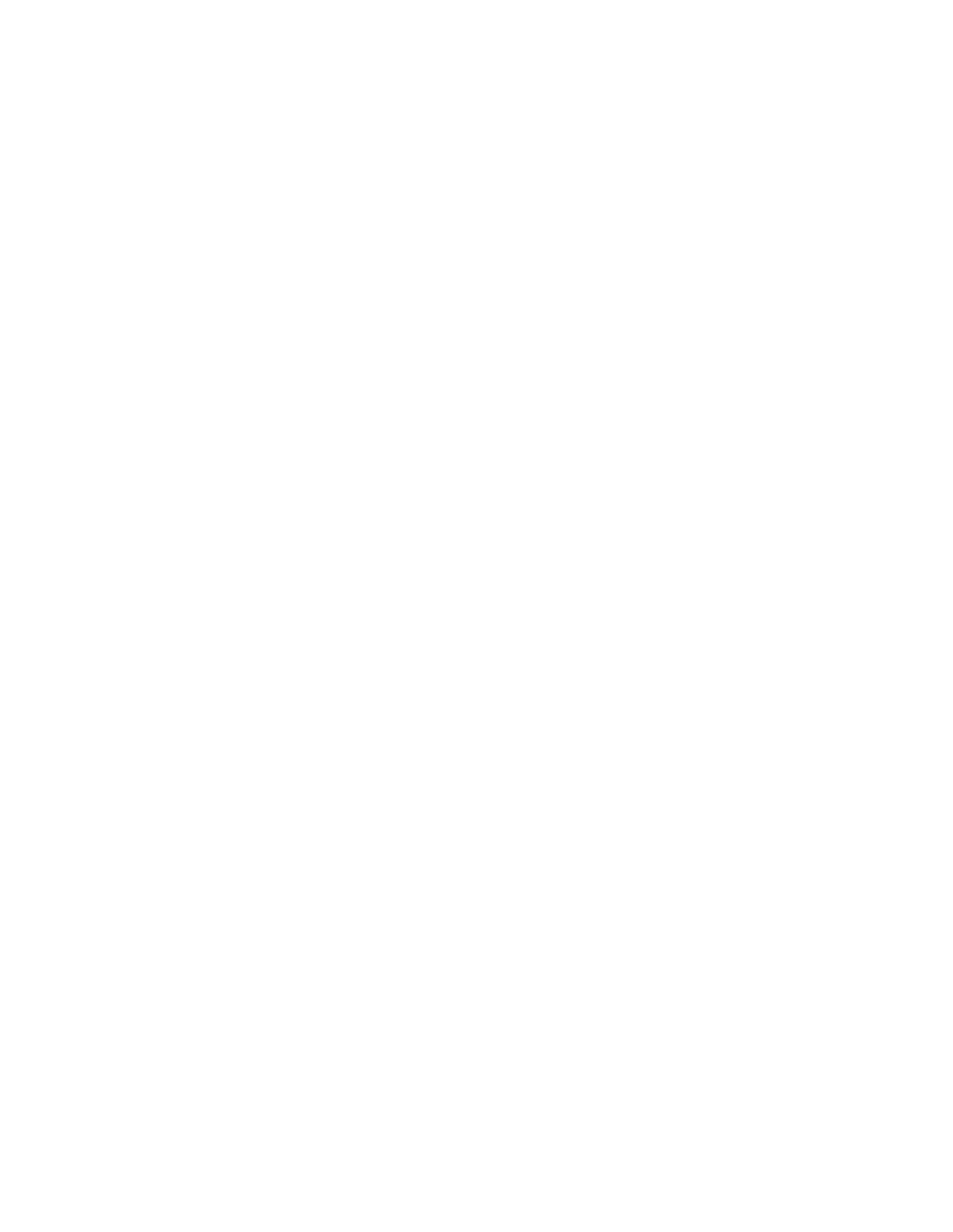Network Working Group S. Sluizer Request for Comments: 780 J. Postel

Replaces: RFC 772 May 1981

ISI

MAIL TRANSFER PROTOCOL

#### 1. INTRODUCTION

 The objective of Mail Transfer Protocol (MTP) is to transfer mail reliably and efficiently.

 MTP is designed to be independent of the particular transmission subsystem and requires only a reliable ordered data stream channel. Appendices describe the use of MTP with various transport services. A Glossary provides the definitions of terms as used in this document.

 An important feature of MTP is its capability to relay mail from one transport environment to another. A transport service provides an interprocess communication environment (IPCE). An IPCE may cover one network, several networks, or a subset of a network. A process can communicate directly with another process anywhere in its own IPCE. Mail is a special case of interprocess communication. Mail can be communicated between proceses in different IPCEs by relaying through a process connected to two (or more) IPCEs. More specifically, mail can be relayed between hosts on different transport systems by a host on both transport systems. It is important to realize that transport systems (or IPCEs) are not one-to-one with networks.

Sluizer & Postel [Page 1]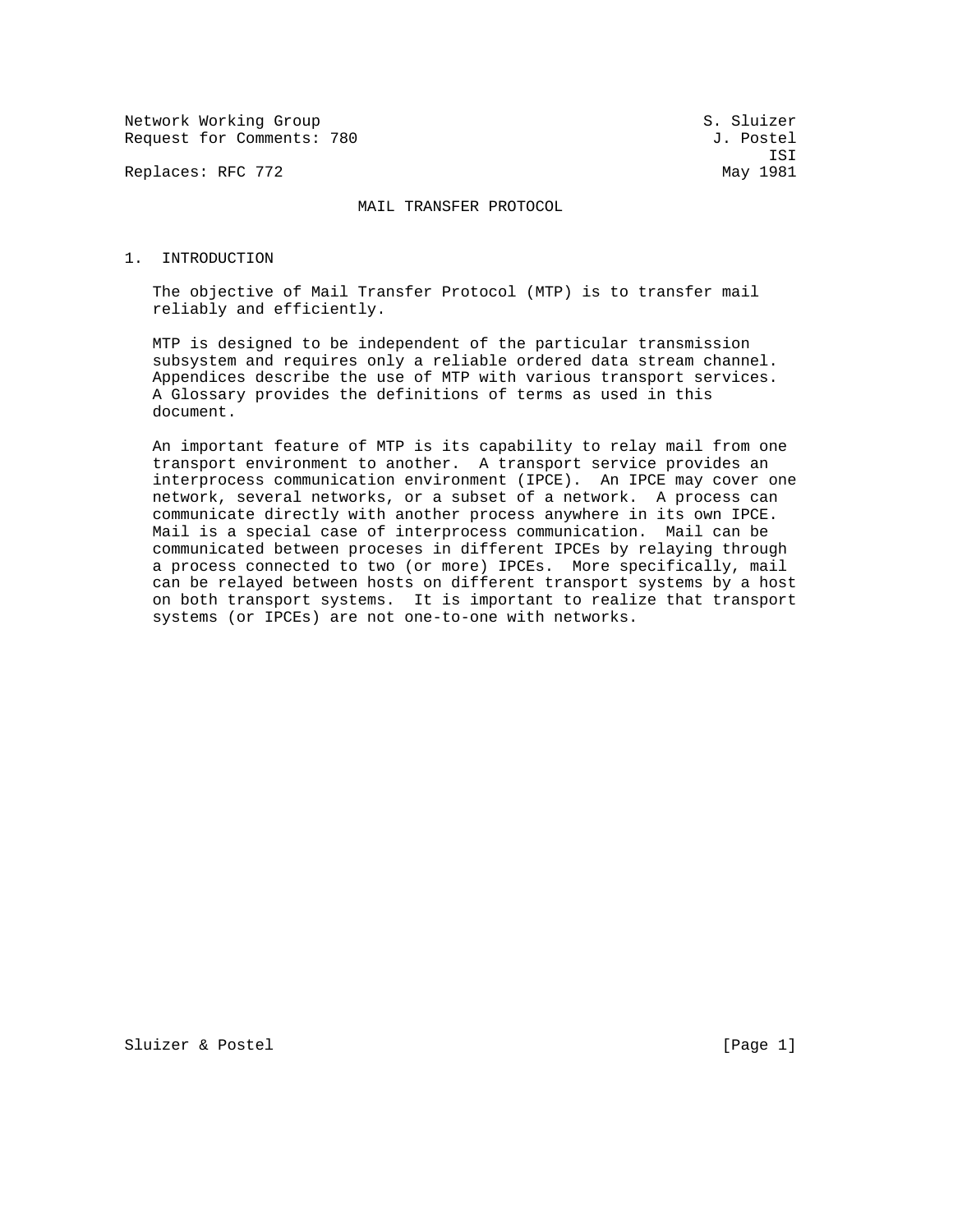# 2. THE MTP MODEL

 The MTP design is based on the following model of communication: at the initiation of the user, the sender-MTP establishes the full-duplex transmission channel. MTP commands are generated by the sender-MTP and sent to the receiver-MTP. MTP replies are sent from the receiver-MTP to the sender-MTP in response to the commands.

 In the simplest case, once the transmission channel is established the MTP-sender sends a MAIL command indicating the sender and receiver of the mail. If the MTP-receiver can accept the mail it responds with a go ahead reply. Then the MTP-sender sends the mail data, terminating with a special sequence. If the MTP-receiver successfully processes the mail it responds with an OK reply.



Sender-MTP Receiver-MTP

Model for MTP Use

### Figure 1

-------------------------------------------------------------

The MTP provides mechanisms for the transmission of mail; directly from the sending user's host to the receiving user's host when the two host are connected to the same transport service, or via one or more relay MTP-servers when the source and destination hosts are not connected to the same transport service.

 To be able to provide the relay capability the MTP-server must be supplied with the name of the ultimate destination host as well as the destination mailbox name.

[Page 2] Sluizer & Postel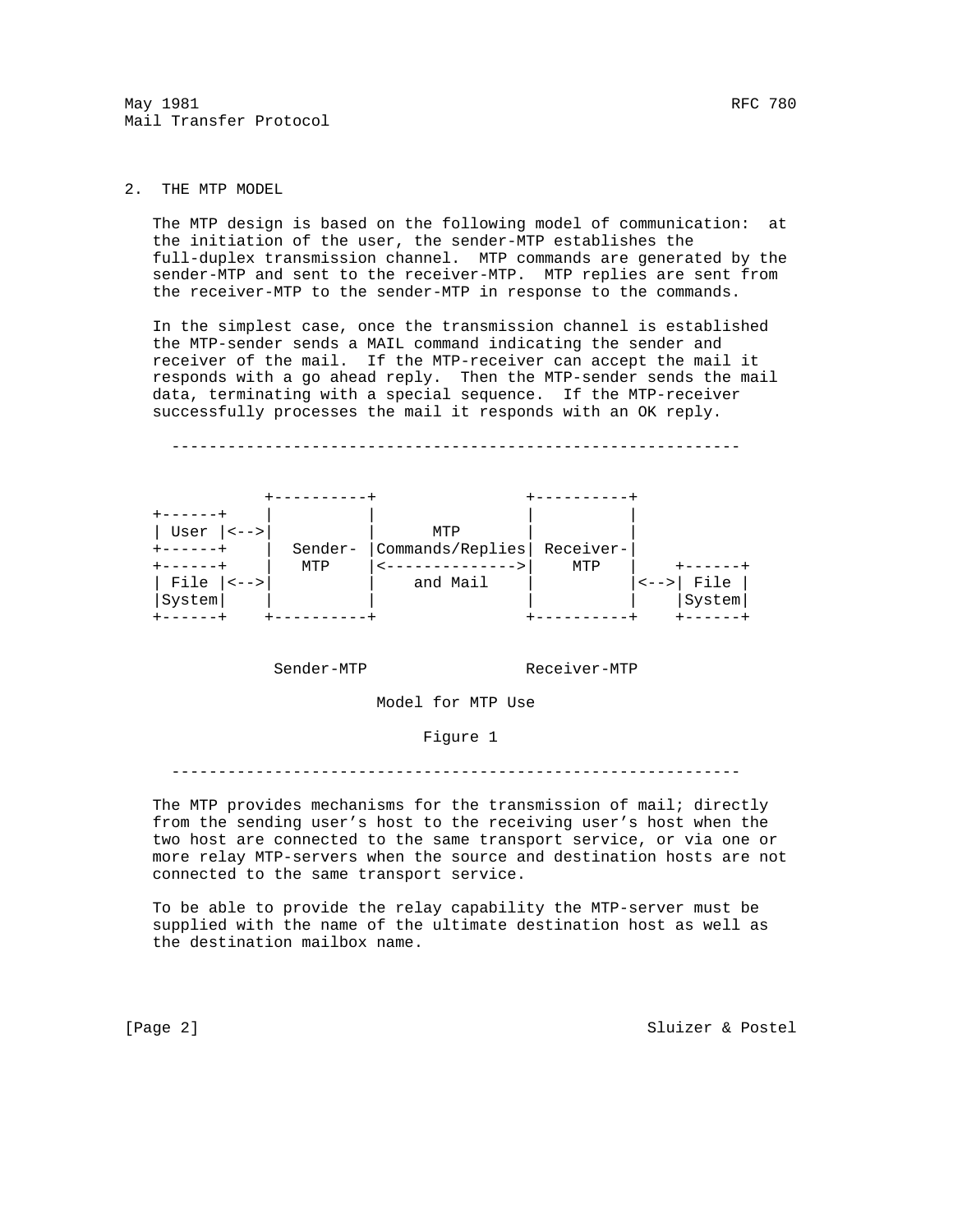The arguments to the MAIL command are a FROM path and a TO path. The TO path is a source route while the FROM path is a return route (which may be used to return a message to the sender when an error occurs with a relayed message).

 The preceding discussion has outlined the transmission of one copy of one message from a source to a destination host and the possibility of relaying messages between different transport services. The MTP additionally supports the transmission of one copy of a message addressed to multiple recipients.

 In order for mail to be successfully transmitted the destination users must be known at the destination receiver-MTP and the mail data must be correctly received and stored. In the single recipient case discussed above the positive response to the MAIL command indicated the recipient was known, and the final OK response indicated the mail was received and stored.

 To support multi-recipient mail, MTP provides two procedures: Text-First, and Recipients-First. In the text-first scheme the mail data is sent and acknowledged, then each recipient identification is sent and acknowledged (or refused) separately. In the recipients-first scheme the recipients are negotiated first, then the text is sent and acknowledged (for all recipients at once). The choice of scheme is up to the MTP-receiver, and depends on the way mail is handled in the destination host.

 The multi-recipient mail procedures are optional and the determination of which scheme to use is negotiated. The use of the multi-recipient schemes is strongly encouraged by the economy they provide in transmission and processing.

 The mail commands and replies have a rigid syntax. Replies also have a numeric code. In the following, examples appear which use actual commands and replies. The complete lists of commands and replies appears in Section 5 on specifications.

 Commands and replies are not case sensitive. That is, a command or reply word may be upper case, lower case, or any mixture of upper and lower case. Note that this is not true of mailbox user names. For some hosts the user name is case sensitive, and MTP implementations must take case to preserve the case of user names as they appear in mailbox arguments.

Sluizer & Postel [Page 3]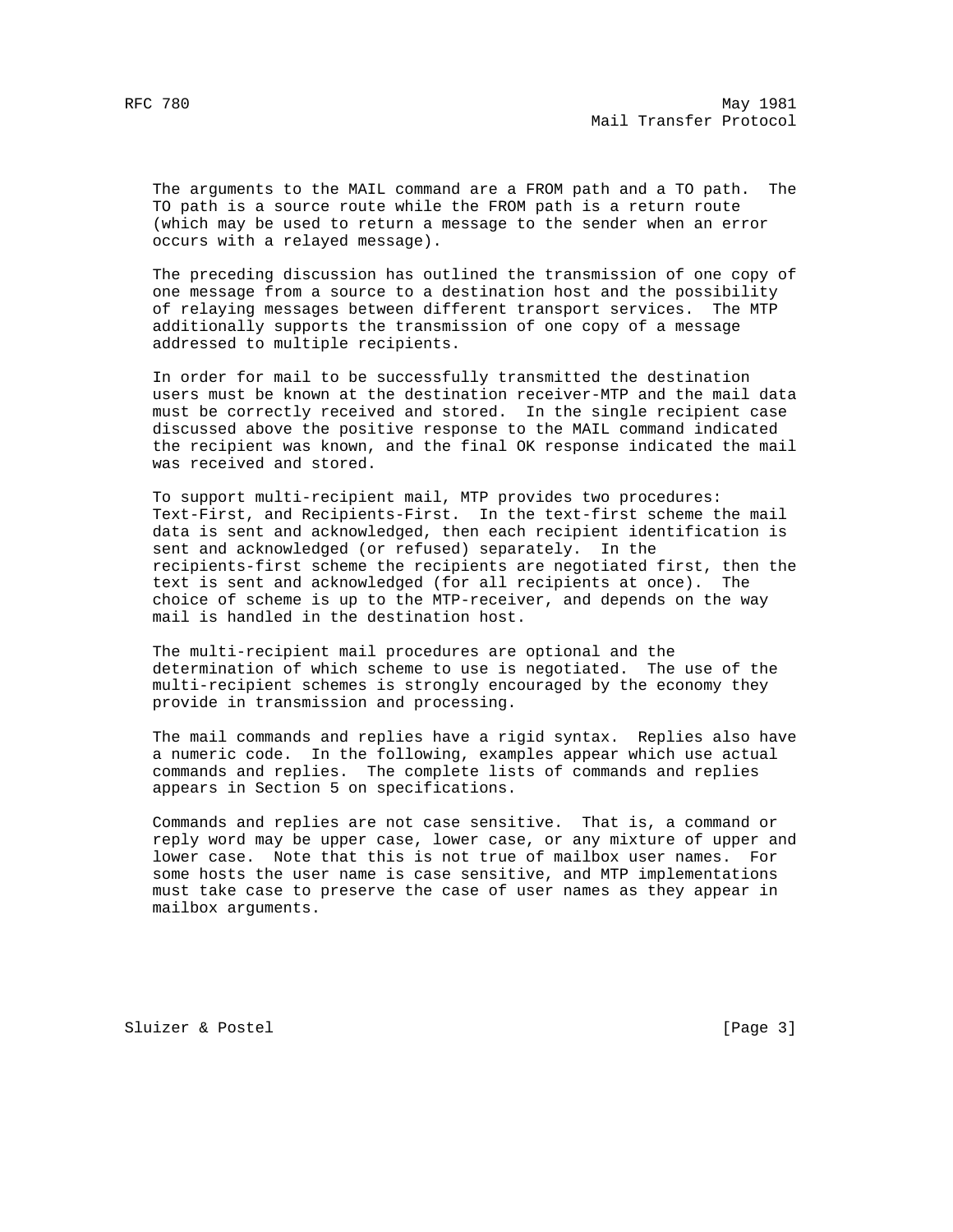$\texttt{May 1981} \quad \texttt{RFC 780}$ Mail Transfer Protocol

# 3. BASIC MAIL

 The basic command for transmitting mail is MAIL. This command causes the transmitted data to be entered into the recipient's mailbox, or accepted for relaying to the destination host.

 The mail text is also sent on the transmission channel. This requires that the end of the text be signalled so that the command and reply dialog can be resumed. MTP signals the end of the mail text by sending a line containing only a period. A transparency procedure is used to prevent this interfering with the users text (see Section 5.5.2).

MAIL <SP> FROM:<sender-path> <SP> TO:<receiver-path> <CRLF>

 The <sender-path> contains the source mailbox; the <receiver-path> contains the destination mailbox. If accepted, the receiver-MTP returns a 354 reply and considers all succeeding lines to be the message text. The message text is terminated by a line containing only a period, upon which a 250 completion reply is returned. Various errors are possible.

Actually the <sender-path> and <receiver-path> are more than just the mailboxes, they may be source routes. The <receiver-path> is a source routing list of hosts and destination mailbox; the <sender-path> is a reverse source routing list of hosts and source mailbox.

[Page 4] Sluizer & Postel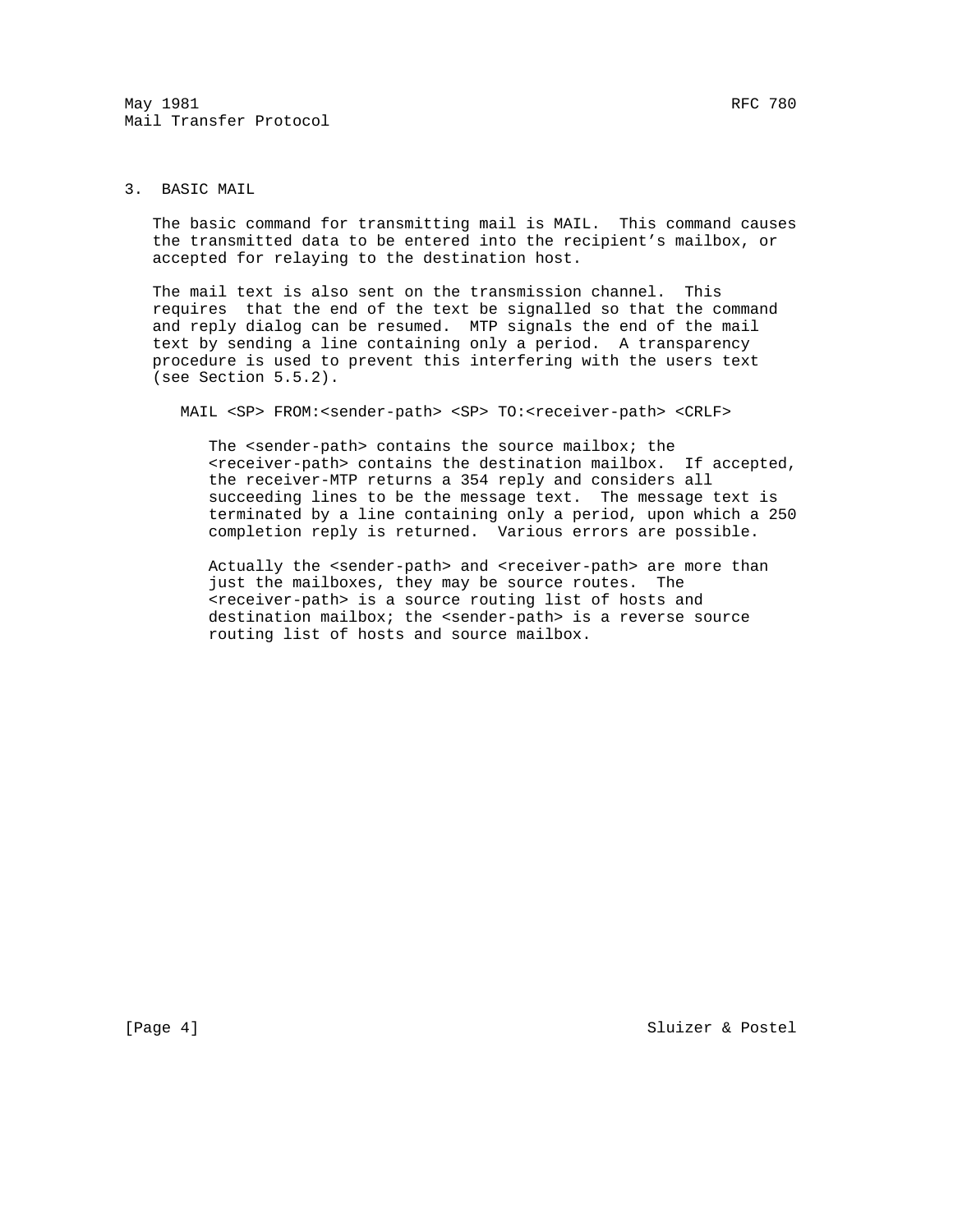#### -------------------------------------------------------------

### Example of MAIL (Basic Mail)

 This MAIL command specifies the mail is sent by Waldo at host A, and is to be delivered to Foo at host Y. Here we assume that host A contacts host Y directly.

 S: MAIL FROM:<waldo@A> TO:<Foo@Y> <CRLF> R: 354 Start mail input; end with <CRLF>.<CRLF> S: Blah blah blah blah....etc. etc. etc. S: <CRLF>.<CRLF> R: 250 Mail sent

The mail text has now been sent to "Foo".

Example 1

-------------------------------------------------------------

3.1. FORWARDING

 There are two possible preliminary replies that a receiver may use to indicate that it is accepting mail for a user whose mailbox is not at that host.

151 User not local; will forward to <user>@<host>

 This reply indicates that the receiver-MTP knows the user's mailbox is on another host and will take responsibility for forwarding the mail to that host. This reply is only sent when the sender would not expect the mail to be forwarded. That is, when <receiver-path> as given in the command indicates mail relaying, this reply will not be used. This reply could be used for an organization with several hosts when each has a list of many of the users on the hosts. A host can accept mail for any user on its list and forward it to the correct host.

152 User Unknown; mail will be forwarded by the operator

 This reply indicates that the host does not recognize the user name, but that it will accept the mail and have the operator attempt to deliver it. This is useful if the user name is misspelled, but may be a disservice if the mail is really undeliverable.

Sluizer & Postel (Page 5)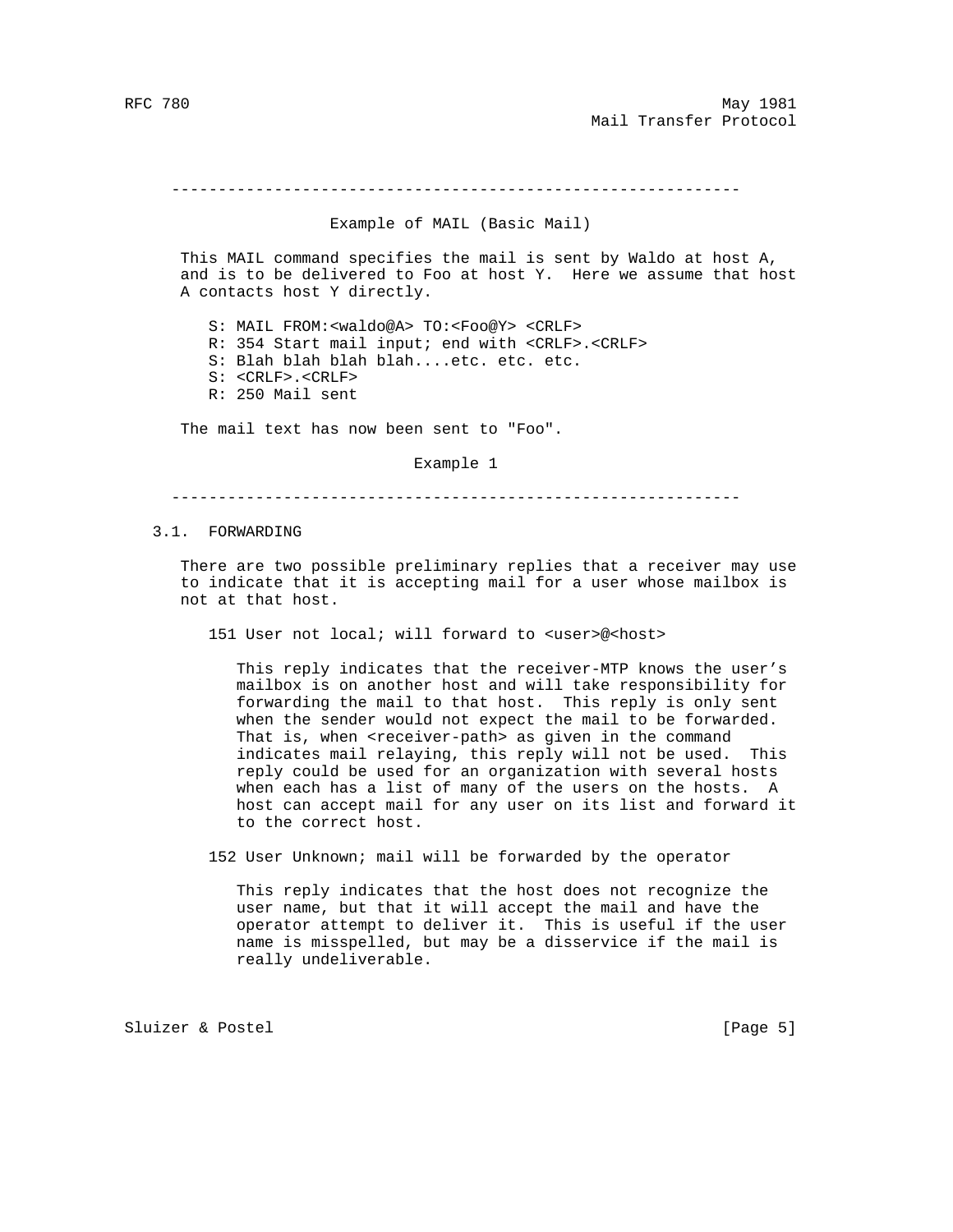If forwarding by the operator is unacceptable or if the sending-user would prefer to send the mail directly to the recipient's actual host, the action may be aborted.

 The MTP-sender must accept or reject the proposal in the preliminary reply by sending a continue (CONT) or abort (ABRT) command. In the case of the continue, the next reply from the MTP-receiver will be any of the replies expected for the MAIL command, most likely "354 Start mail input, ...". In the case of the abort, the next reply from the MTP-receiver will be "201 Command okay, action aborted".

### 3.2. SOURCE ROUTING

 The receiver-path may be a source route of the form "@ONE,@TWO,JOE@THREE", where ONE, TWO, and THREE are hosts. This form is used to emphasize the distinction between an address and a route.

 At some distant future time it might be necessary to expand the mailbox format to include a region identifier, such as "user@host@region". If this occured the MTP path convention could be expanded to "host@region,host@region,...user@host@region". For example, "ONE@R1,TWO@R2,JOE@THREE@R3".

 The mailbox is an absolute address, and the route is information about how to get there. The two concepts should not be confused.

 The elements of the receiver-path are to be moved to the sender-path as the message is relayed from one MTP to another. The sender-path is a reverse source route, that is, a source route to the originator of the message. When an MTP deletes its identifier from the receiver-path and inserts it into the sender-path, it must use the name it is known by in the environment it is sending into, not the environment the mail came from, in case the MTP is known be different names in different environments.

 When source routing is used the receiver-MTP will receive mail to be relayed to another MTP. The receiver-MTP may accept the task of relaying the mail or reject it in the same way it accepts or reject mail for a local user. It does not use the 151 "User not local" or 152 "User unknown" preliminary replies. Once the receiver-MTP accepts the relaying task it receives the mail text and transforms the command arguments by removing its own identifier from the receiver-path and inserting it in the

[Page 6] Sluizer & Postel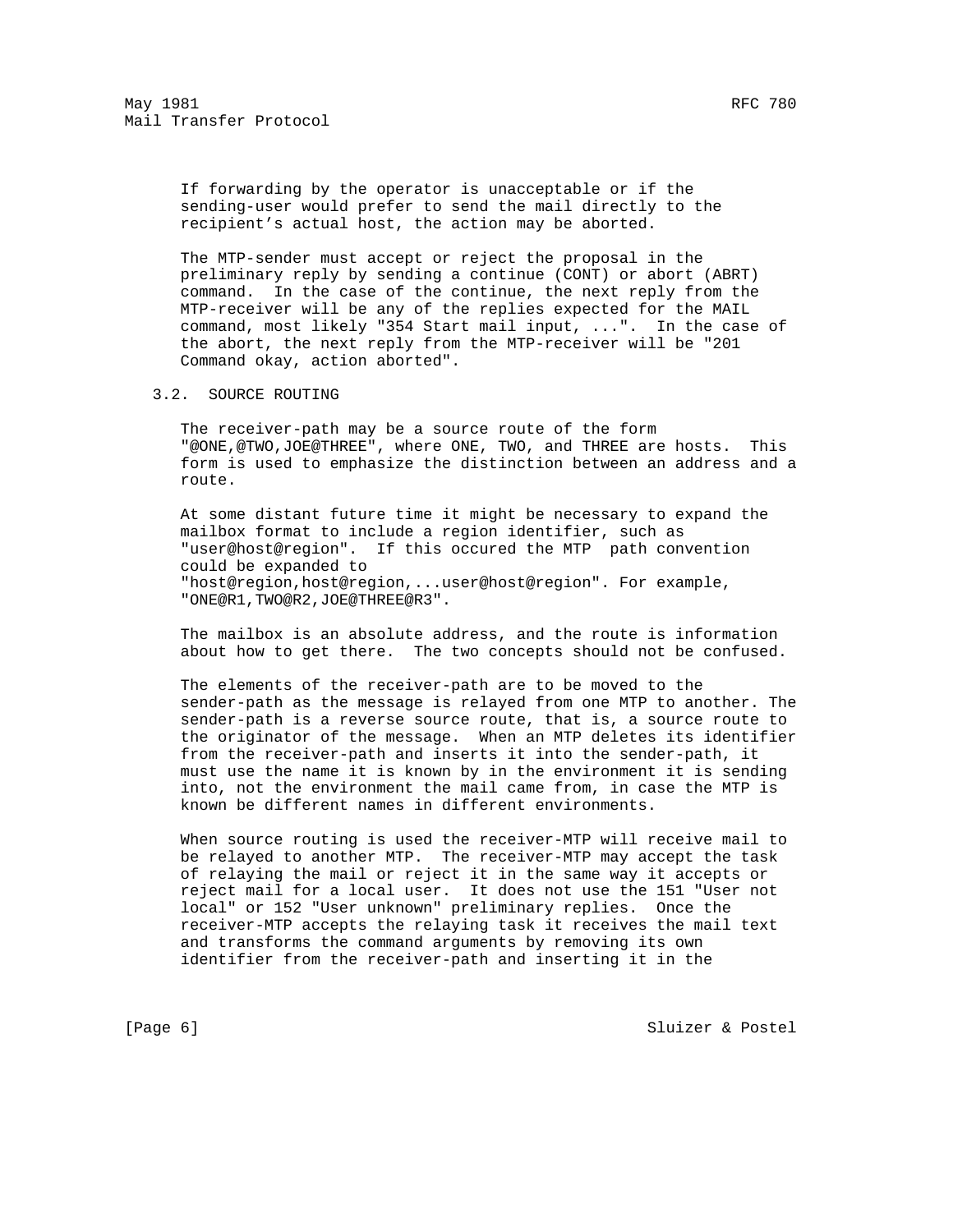beginning of the sender-path. The receiver-MTP then becomes a sender-MTP and establishes a transmission channel to the next MTP in the receiver-path and sends it the mail.

 If an MTP has accepted the task of relaying the mail and later finds that the receiver-path is incorrect or that the mail cannot be delivered for whatever reason, then it must construct a notification message and send it to the originator of the undeliverable mail as indicated by the sender-path. This notification message must be from the MTP at this host. That is, the sender-path of the notification message itself will be "MTP@<host>", and in the notification message header the From field will be "MTP at <host>". Of course, MTPs should not send notification messages about problems with notification messages.

Sluizer & Postel [Page 7]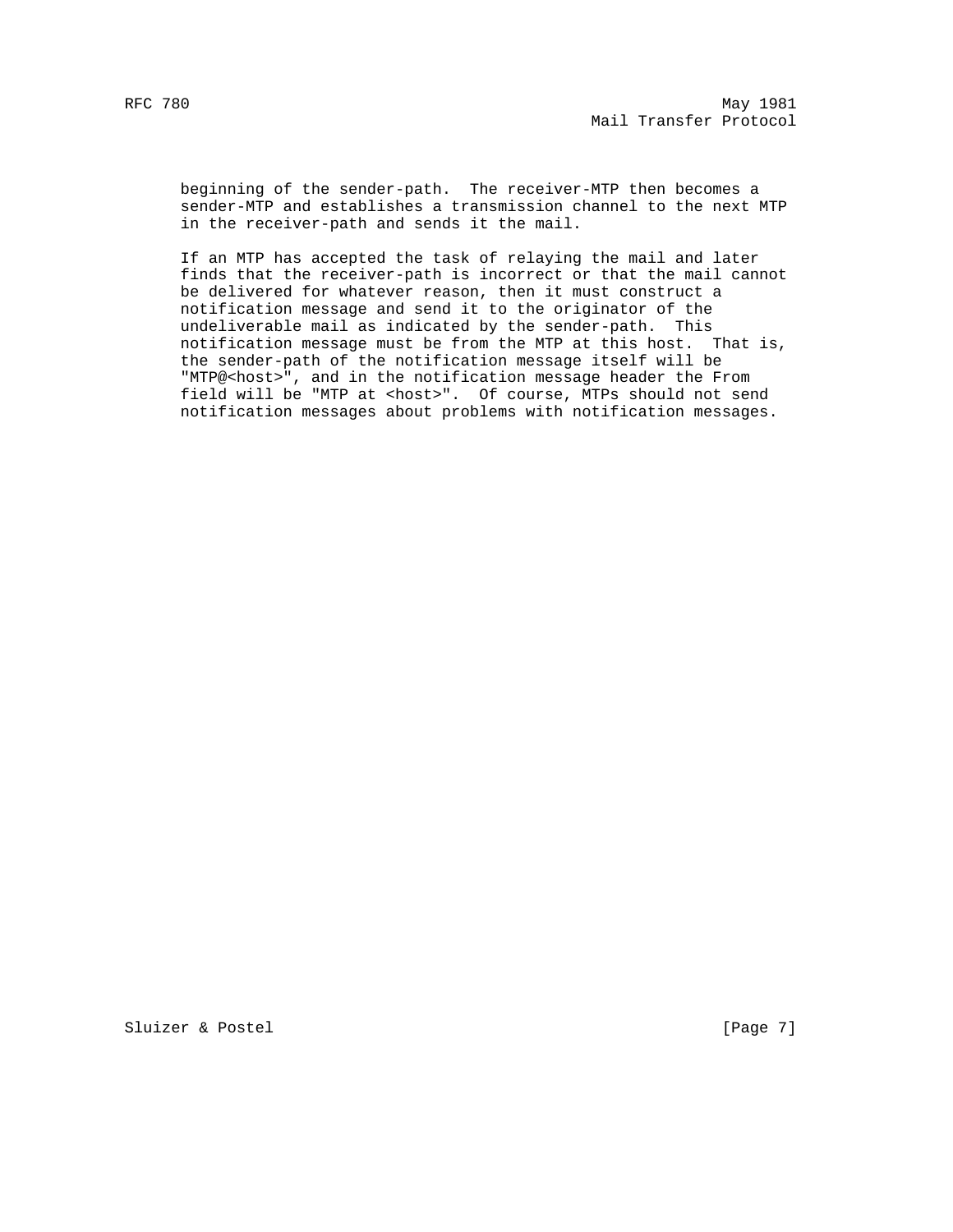$\texttt{May 1981} \quad \texttt{RFC 780}$ Mail Transfer Protocol

## 4. MULTI-RECIPIENT MAIL

 There are two MTP commands which allow the text of a message to be mailed to several recipients simultaneously; such message transmission is far more efficient than the practice of sending the text again and again for each additional recipient at a host. In one scheme, all recipients are specified first, and then the text is sent. In the other scheme, the order is reversed and the text is sent first, followed by the recipients. The sender-MTP suggests the scheme it would prefer, but receiver-MTP controls which scheme is actually used. To select a particular scheme, the MRSQ command is used; to specify recipients after a scheme is chosen, MRCP commands are given; and to furnish text, the MAIL command is used.

 Both schemes are necessary because neither by itself is optimal for all systems. MRSQ R allows more of a "bulk" mailing because everything is saved up and then mailed simultaneously. This is very useful for systems such as ITS where the MTP-receiver does not itself write mail directly, but hands it on to a central mailer demon. The more information (e.g., recipients) associated with a single "hand-off", the more efficiently mail can be delivered.

 By contrast, MRSQ T is geared to receiver-MTPs which want to deliver mail directly, in one-by-one incremental fashion. For each given recipient this scheme returns an individual success/failure reply code which may depend on variable mail system factors such as exceeding disk allocation, mailbox access conflicts, and so forth. If these receiver-MTPs tried to emulate MRSQ Rs bulk mailing, they would have to ensure that a success reply to the MAIL indeed meant that it had been delivered to ALL recipients specified -- not just some.

### 4.1. SCHEME SELECTION: MRSQ

 MRSQ is the means by which a sender-MTP can test for MRSQ/MRCP implementation, select a particular scheme, reset its state, and even do some rudimentary negotiation. Its format is as follows:

MRSQ [<SP> <scheme>] <CRLF>

 <scheme> is a single character. The following are defined: R Recipients first. If this is not implemented, T must be. T Text first. If this is not implemented, R must be.

? Request for preference. This must always be implemented.

[Page 8] Sluizer & Postel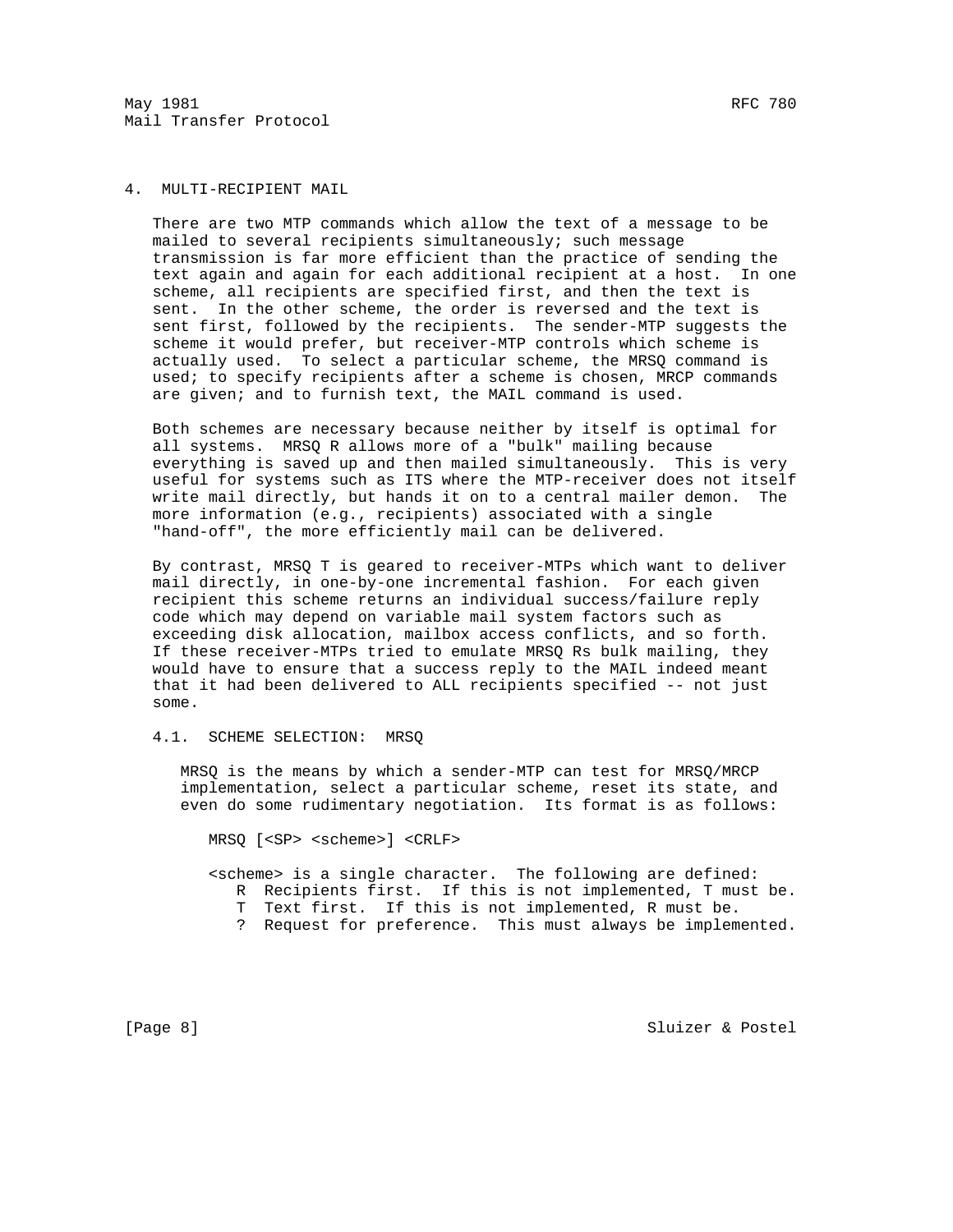No argument means a "selection" of none of the schemes (the default).

 Possible replies are: 200 OK, use the specified scheme 215 <scheme> This is the scheme I prefer 504 I understand MRSQ but can't use that scheme 5xx Command unrecognized or unimplemented

 There are three aspects of MRSQ. The first is that an MRSQ with no argument must always return a 200 reply and restore the default state of having no scheme selected. Any other reply implies that MRSQ and hence MRCP are not understood or cannot be performed correctly.

The second is that the use of "?" as a <scheme> asks the MTP receiver to return a 215 reply in which the receiver specifies a "preferred" scheme. The format of this reply is simple:

215 <SP> <scheme> [<SP> <string>] <CRLF>

 Any other reply (e.g., 4xx or 5xx) implies that MRSQ and MRCP are not implemented, because "?" must always be implemented if MRSQ is.

 The third important point about MRSQ is that it always has the side effect of reseting all schemes to their initial state. This reset must be done no matter what the reply will be -- 200, 215, or 504. The actions necessary for a reset will be explained when discussing how each scheme actually works.

 Note that the receiver gets to choose which scheme is used. The sender must be prepared to do either.

4.2. MESSAGE TEXT SPECIFICATION: MAIL

 Regardless of which scheme (if any) has been selected, a MAIL command with a non-null receiver-path argument will behave exactly as before; the MRSQ/MRCP commands have no effect on it. However, a normal MAIL command does have the same side effect as MRSQ; it "resets" all schemes to their initial state.

 It is only when the receiver-path argument is null that the particular scheme chosen is important.

MAIL FROM:<sender-path> <CRLF>

Sluizer & Postel (Page 9)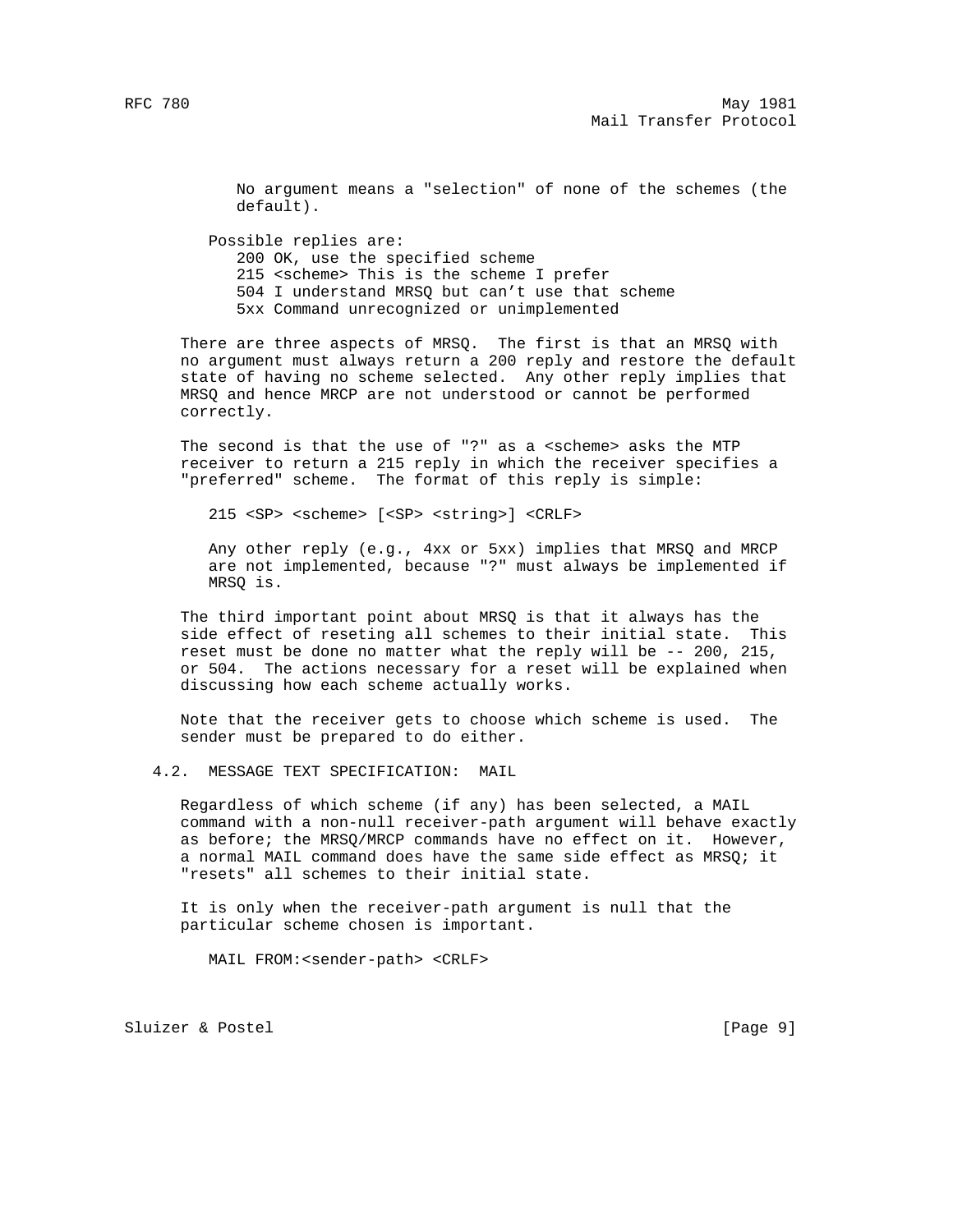Rather than producing an error, the receiver will accept message text for this "null" recipient specification. What it does with it depends on which scheme is in effect, and will be described in the section on Scheme Mechanics.

## 4.3. RECIPIENT SPECIFICATION: MRCP

 In order to specify recipient names (i.e., mailboxes) and receive some acknowledgment (or refusal) for each name, the following command is used:

MRCP <SP> TO:<receiver-path> <CRLF>

 Reply for no scheme: 503 No scheme specified yet; use MRSQ Replies for scheme T are identical to those for MAIL. Replies for scheme R (recipients first): 200 OK, name stored 452 Recipient table full, this name not stored 550 Recipient name rejected 4xx Temporary error, try this name again later 5xx Permanent error, report to sender

 Note that use of this command is an error if no scheme has been selected yet; an MRSQ <scheme> must have been given if MRCP is to be used.

### 4.4. SCHEME MECHANICS: MRSQ R (RECIPIENTS-FIRST)

 In the recipients-first scheme, MRCP is used to specify names which the MTP receiver stores in a list or table. Normally the reply for each MRCP will be either a 200 for acceptance or a 4xx/5xx rejection code. All 5xx codes are permanent rejections (e.g., user not known) which should be reported to the human user, whereas 4xx codes in general connote some temporary error that may be rectified later. None of the 4xx/5xx replies impinge on previous or succeeding MRCP commands, except for 452 which indicates that no further MRCPs will succeed unless a message is sent to the already stored recipients or a reset is done.

 Sending message text to stored recipients is done by giving a MAIL command with no receiver-path argument; that is, just MAIL <SP> FROM: <sender-path> <CRLF>. Transmission of the message text is exactly the same as for normal MAIL. However, a positive acknowledgment at the end of transmission means the message has been sent to ALL recipients that were remembered with MRCP, and a

[Page 10] Sluizer & Postel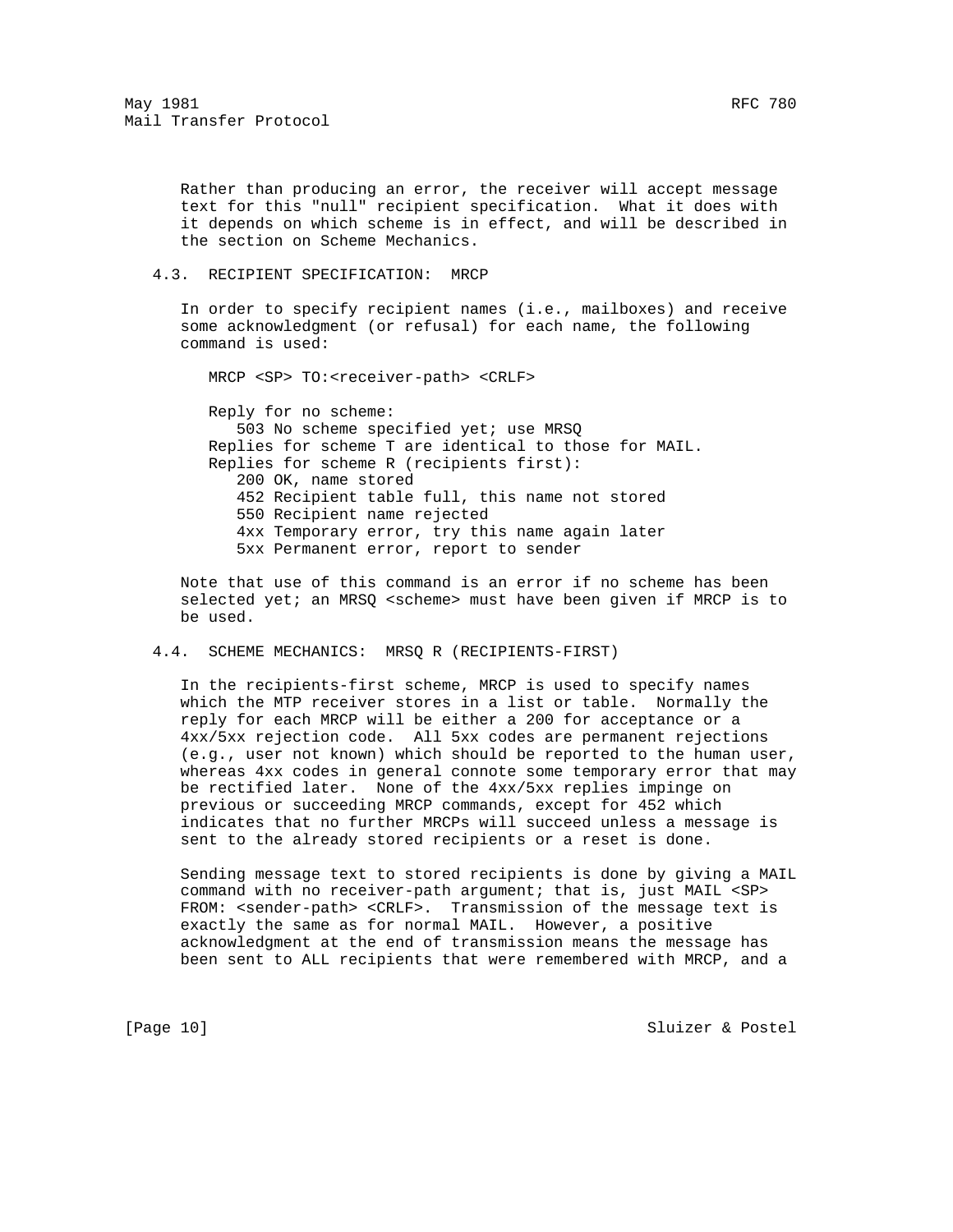failure code means that it should be considered to have failed for ALL of these specified recipients. This applies regardless of the actual error code. Regardless of what the reply signifies, all stored recipient names are flushed and forgotten -- in other words, things are reset to their initial state. This purging of the recipient name list must also be done as the reset side effect of any use of MRSQ (or MAIL with a non-null receiver-path argument).

 A 452 reply (out of storage space) to an MRCP can be handled by using MAIL to specify the message for currently stored recipients, and then sending more MRCPs and another MAIL, as many times as necessary. For example, if a receiver only had room for 10 names this would result in a 50-recipient message being sent 5 times, to 10 different recipients each time.

 If a sender attempts to specify message text (MAIL with no receiver-path argument) before any successful MRCPs have been given, this should be treated exactly as a "normal" MAIL with a null recipient would be; some receivers return an error, such as "550 Null recipient".

-------------------------------------------------------------

Example of MRSQ R (Recipients First)

 First the sender must establish that the receiver implements MRSQ.

 S: MRSQ <CRLF> R: 200 OK, no scheme selected

 An MRSQ with a null argument always returns a 200 if implemented, selecting the default "scheme", i.e., none of them. If MRSQ were not implemented, a code of 4xx or 5xx would be returned.

 S: MRSQ R <CRLF> R: 200 OK, using that scheme All is well; now the recipients can be specified. S: MRCP TO:<Foo@Y> <CRLF>

R: 200 OK

Sluizer & Postel [Page 11]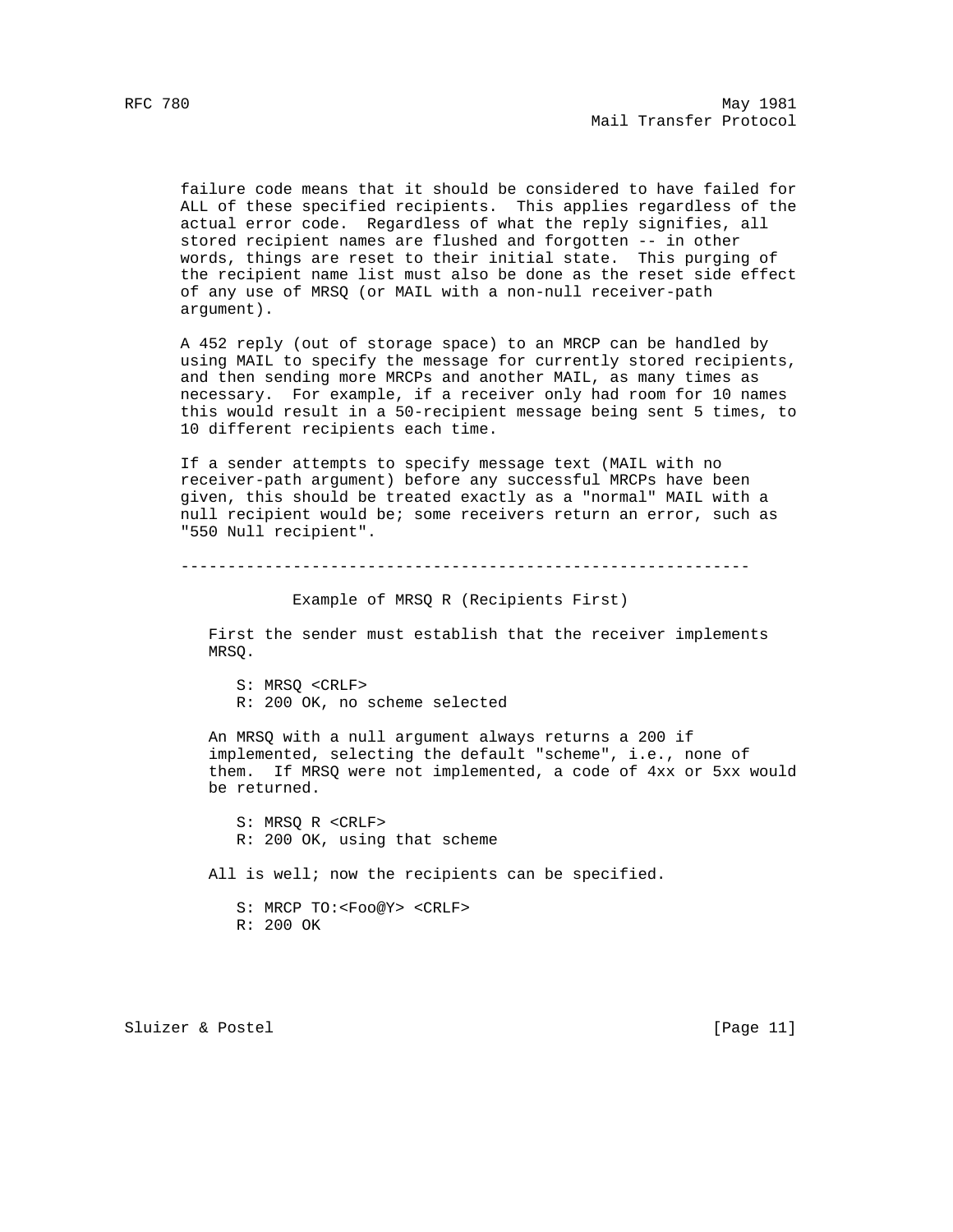S: MRCP TO:<Raboof@Y> <CRLF> R: 550 No such user here S: MRCP TO:<br/>bar@Y> <CRLF> R: 200 OK S: MRCP TO:<@Y,@X,fubar@Z> <CRLF>

R: 200 OK

 Note that the failure of "Raboof" has no effect on the storage of mail for "Foo", "bar" or the mail to be relayed to "fubar@Z" through host "X". Now the message text is furnished, by giving a MAIL command with no receiver-path argument.

 S: MAIL FROM:<waldo@A><CRLF> R: 354 Start mail input; end with <CRLF>.<CRLF> S: Blah blah blah blah....etc. etc. etc. S: <CRLF>.<CRLF> R: 250 Mail sent

 The mail text has now been sent to "Foo" and "bar" as well as relayed to "fubar@Z".

Example 2

-------------------------------------------------------------

4.5. SCHEME MECHANICS: MRSQ T (TEXT-FIRST)

 In the text-first scheme, MAIL with no receiver-path argument is used to specify message text, which the receiver stores away. Succeeding MRCPs are then treated as if they were MAIL commands, except that none of the text transfer manipulations are done; the stored message text is sent to the specified recipient, and a reply code is returned identical to that which an actual MAIL would invoke. (Note that any 2xx code indicates success.)

 The stored message text is not forgotten until the next MAIL or MRSQ, which will either replace it with new text or flush it entirely. Any use of MRSQ will reset this scheme by flushing stored text, as will any use of MAIL with a non-null receiver-path argument.

 If an MRCP is seen before any message text has been stored, the sender in effect is trying to send a null message; some receivers might allow this, others would return an error code.

[Page 12] Sluizer & Postel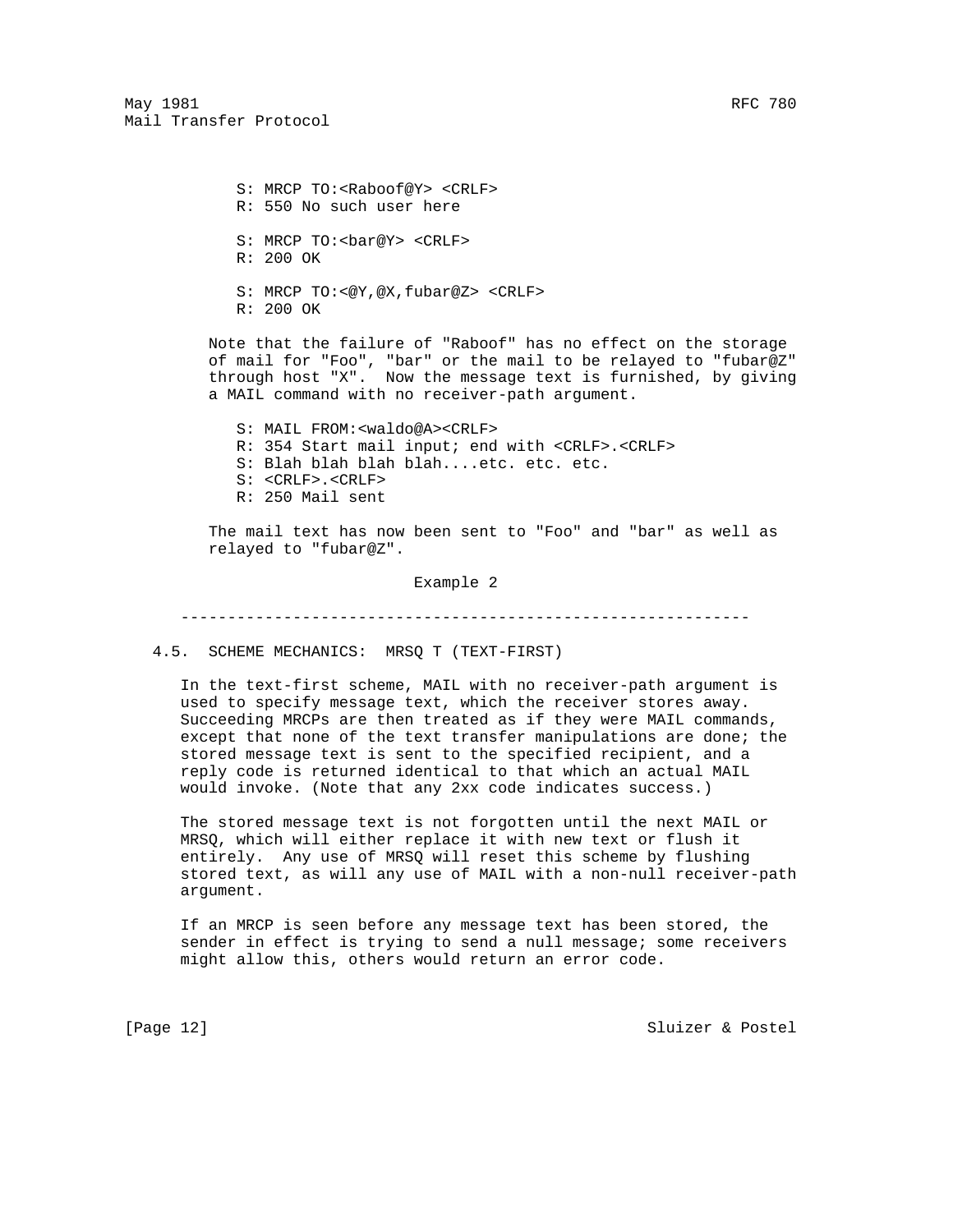-------------------------------------------------------------

### Example of MRSQ T (Text First)

 First the sender must establish that the receiver implements MRSQ.

 S: MRSQ ? <CRLF> R: 215 T Text first, please

 MRSQ is indeed implemented, and the receiver says that it prefers "T", but that needn't stop the sender from trying something else.

 S: MRSQ R <CRLF> R: 504 Sorry, I really can't do that

 It's possible that it could have understood "R" also, but in general it's best to use the "preferred" scheme, since the receiver knows which is most efficient for its particular site.

 S: MRSQ T <CRLF> R: 200 OK, using that scheme

 Scheme "T" is now selected, and the message text is sent by giving a mail command with no receiver-path argument.

 S: MAIL FROM:<WALDO@A><CRLF> R: 354 Start mail input; end with <CRLF>.<CRLF> S: Blah blah blah blah....etc. etc. etc. S: <CRLF>.<CRLF> R: 250 Mail stored

Now recipients can be specified.

 S: MRCP TO:<Foo@Y> <CRLF> R: 250 Stored mail sent S: MRCP TO:<Raboof@Y> <CRLF> R: 550 No such user here S: MRCP TO:<br/>bar@Y> <CRLF> R: 250 Stored mail sent S: MRCP TO:<@Y,@X,fubar@Z> <CRLF> R: 250 Mail accepted for relaying

Sluizer & Postel [Page 13]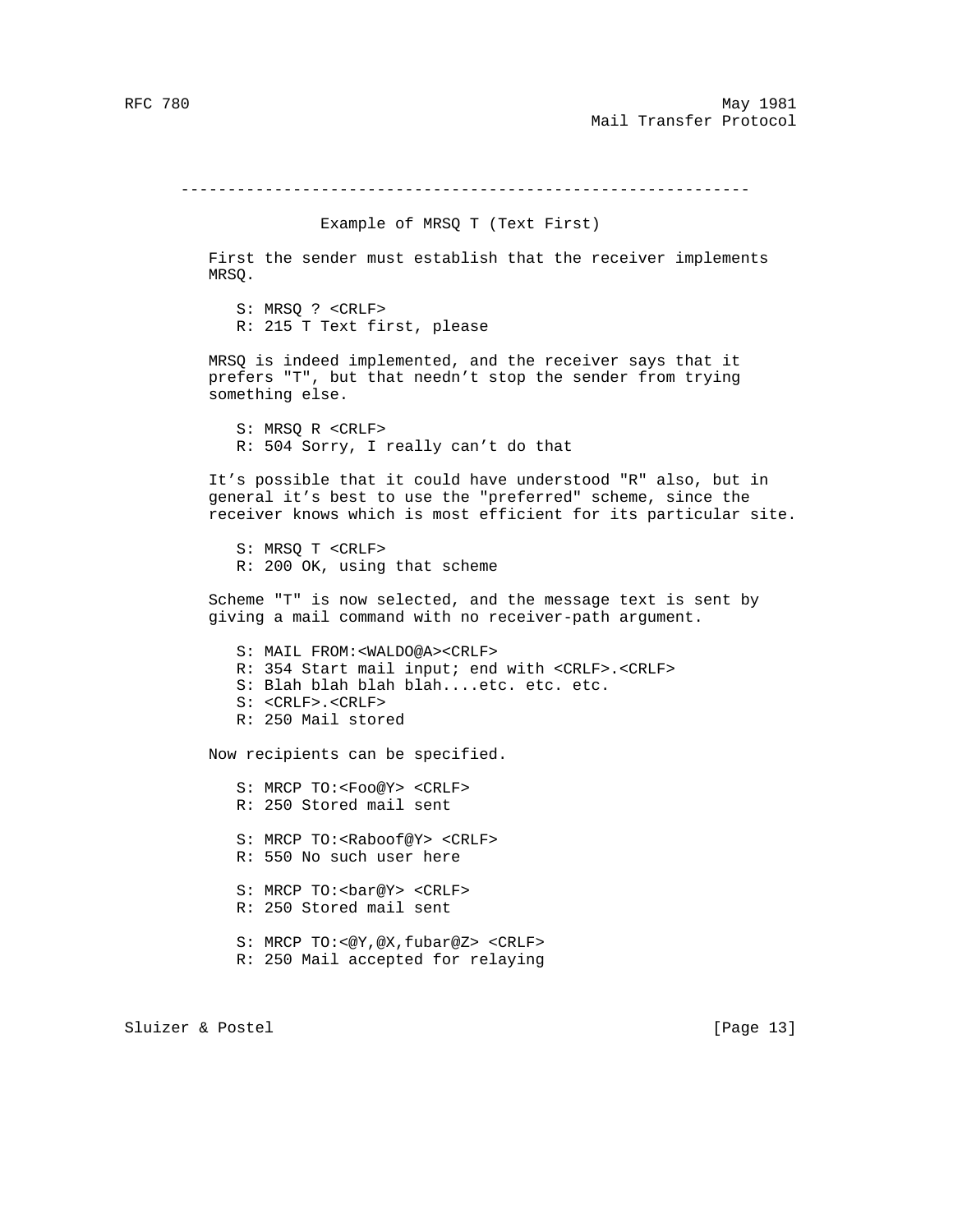The text has now been sent to "Foo" and "bar" at host "Y" and will be relayed to "fubar@Z" through host "X", and still remains stored. A new message can be sent with another MAIL/MRCP ... sequence, but a careful sender would reset the state using the exchange below.

 S: MRSQ ? <CRLF> R: 215 T Text first, please

Which resets the state without altering the scheme in effect.

Example 3

-------------------------------------------------------------

#### 4.6. DISCUSSION

 Because these commands are not required in the minimum implementation of MTP, one must be prepared to deal with sites which don't recognize either MRSQ or MRCP. "MRSQ" and "MRSQ ?" are explicitly designed as tests to see whether either scheme is implemented. MRCP is not designed as a test, and a failure return of the "unimplemented" variety could be confused with "No scheme selected yet", or even with "Recipient unknown".

 There is no way to indicate in a positive response to "MRSQ ?" that the preferred "scheme" for a receiver is that of the default state; i.e., none of the multi-recipient schemes. The rationale is that in this case, it would be pointless to implement MRSQ/MRCP at all, and the response would therefore be negative.

 One reason that the use of MAIL is restricted to null receiver-path arguments with this multi-recipient extension is the ambiguity that would result if a non-null receiver-path argument were allowed. For example, if MRSQ R was in effect and some MRCPs had been given, and a MAIL FROM:<X@Y> TO:<FOO@Z><CRLF> was done, there would be no way to distinguish a failure reply for mailbox "FOO" from a global failure for all recipients specified. A similar situation exists for MRSQ T; it would not be clear whether the text was stored and the mailbox failed, or vice versa, or both.

 "Resets" of all schemes are done by all MRSQs and "normal" MAILs to avoid confusion and overly complicated implementation. The MRSQ command implies a change or uncertainty of status, and the MAIL command would otherwise have to use some independent

[Page 14] Sluizer & Postel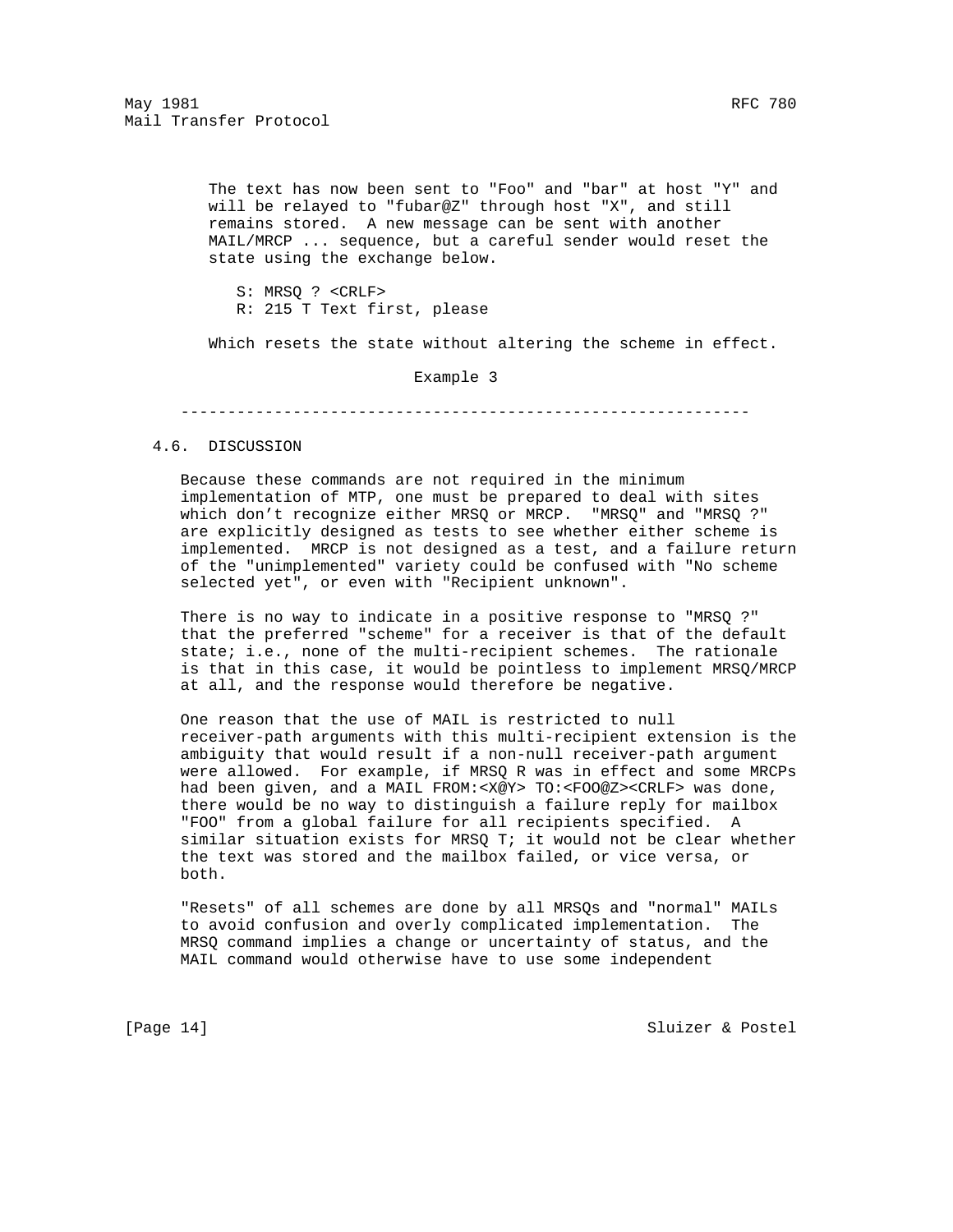mechanisms to avoid clobbering the data bases (e.g., message text storage area) used by the T/R schemes. However, once a scheme is selected, it remains in effect. The recommended way for doing a reset, without changing the current selection, is with "MRSQ ?". Remember that "MRSQ" alone reverts to the no-scheme state.

Sluizer & Postel [Page 15]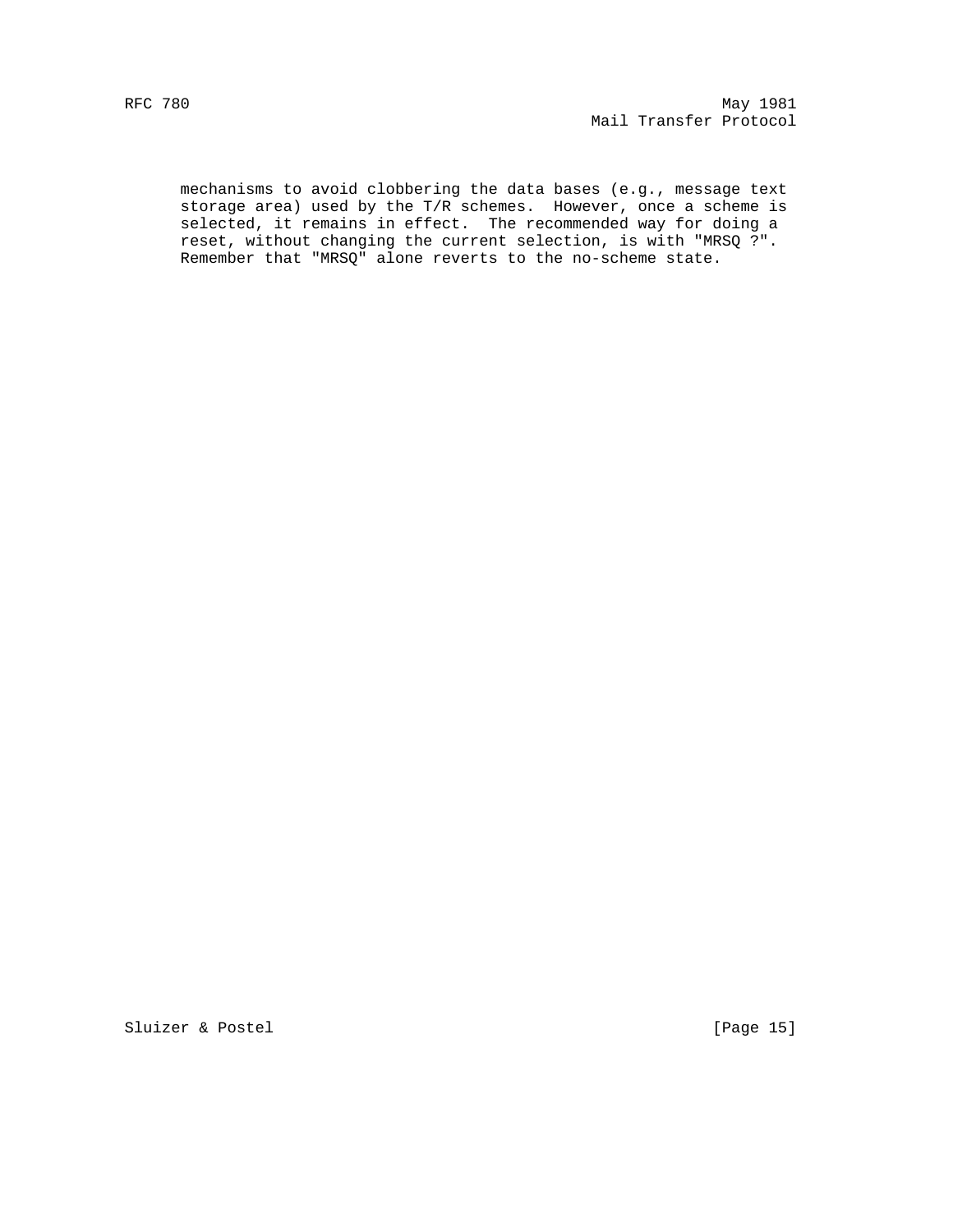## 5. SPECIFICATIONS

#### 5.1. MTP COMMANDS

### 5.1.1. COMMAND SEMANTICS

 The MTP commands define the mail transfer or the mail system function requested by the user. MTP commands are character strings terminated by <CRLF>. The command codes themselves are alphabetic characters terminated by <SP> if parameters follow and <CRLF> otherwise. The syntax of mailboxes must conform to receiver site conventions. The MTP commands are discussed below. MTP replies are discussed in the Section 5.2.

#### MAIL (MAIL)

 This command is used to send mail over the transmission channel. The argument field contains a sender-path sequence and optional receiver-path sequence.

 The sender-path sequence consists of an optional list of hosts and the sender mailbox. When the list of hosts is present, it is "reverse" source routing information and indicates that the mail was relayed through each host on the list (the first host in the list was the most recent relay). This list is used as source routing to return non-delivery notices to the sender. As each relay host adds itself to the beginning of the list, it must use its name as known in the network to which it is relaying the mail rather than the network from which the mail came (if they are different).

 If the receiver-path sequence is present, it consists of an optional list of hosts and a destination mailbox. When the list of hosts is present, it is source routing information and indicates that the mail must be relayed to the first host on the list.

 The receiver treats the lines following the command as mail text from the sender. The mail text is terminated by the character sequence "<CRLF>.<CRLF>", (see Section 5.5.2 on Transparency).

 As mail is relayed along the receiver-path sequence, each relay host must remove itself from the path sequence and put itself at the beginning of the sender-path sequence. When mail reaches its ultimate destination (the receiver-path

[Page 16] Sluizer & Postel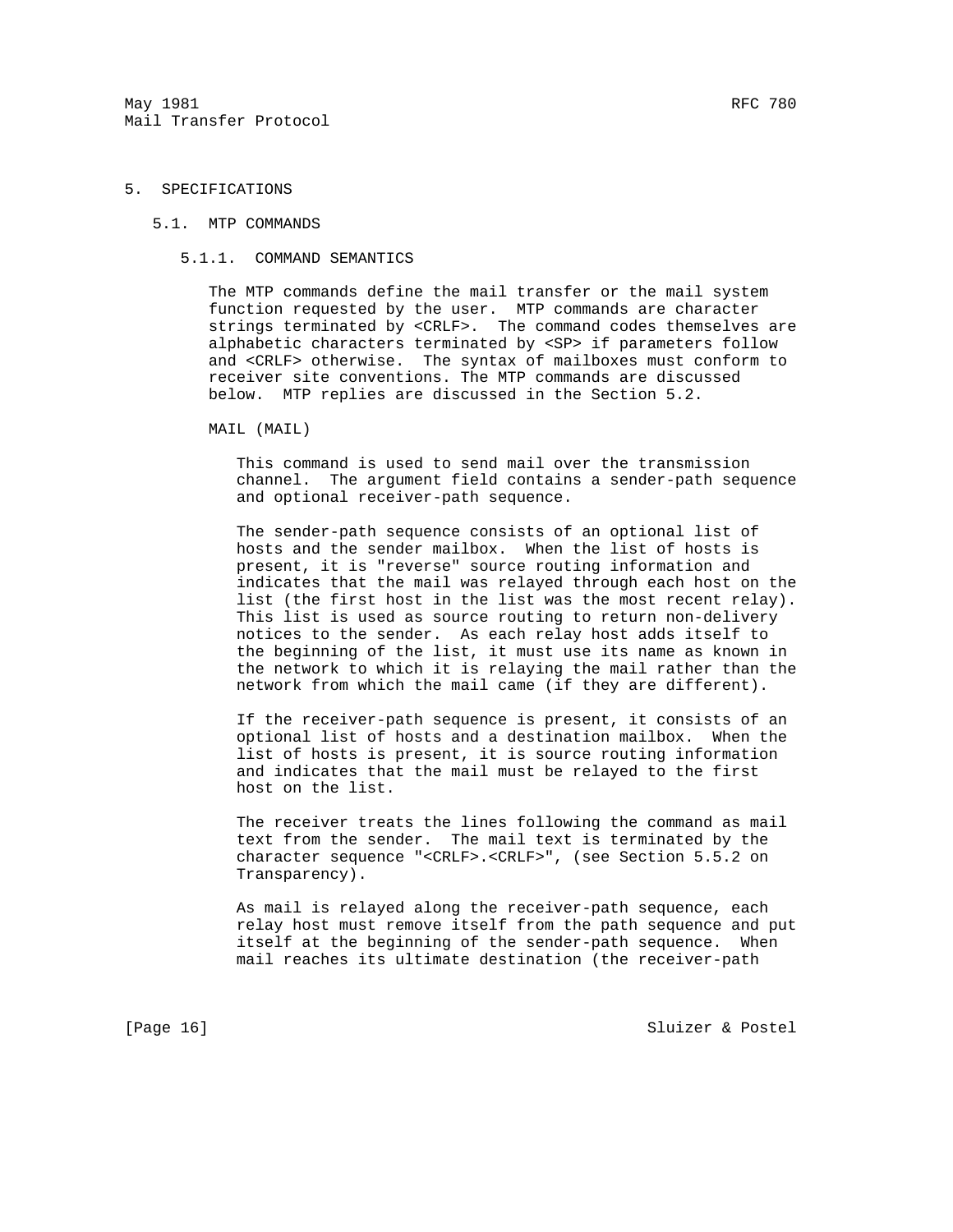sequence has only a destination mailbox), the receiver-MTP inserts it into the destination mailbox in accordance with its host mail conventions. (For example, "MAIL FROM:<X@Y> TO:<@A,@B,C@D> <CRLF>" will eventually be relayed as "MAIL FROM:<@A,X@Y> TO:<@B,C@D> <CRLF>.)

 If the receiver-path sequence is empty, the mail is destined for a printer or other designated place for host general delivery mail (if allowed at this host). The mail may be marked as sent from the sender as specified in the sender-path sequence field.

MAIL RECIPIENT SCHEME QUESTION (MRSQ)

 This MTP command is used to select a scheme for the transmission of mail to several users at the same host. The schemes are recipients-first, or text-first.

MAIL RECIPIENT (MRCP)

 This command is used to identify the individual recipients of the mail in the transmission of mail for multiple users at one host.

HELP (HELP)

 This command causes the receiver to send helpful information regarding its implementation status over the transmission channel to the receiver. The command may take an argument (e.g., any command name) and return more specific information as a response.

QUIT (QUIT)

 This command specifies that the receiver must close the transmission channel.

NOOP (NOOP)

 This command does not affect any parameters or previously entered commands. It specifies no action other than that the receiver send an OK reply.

Sluizer & Postel [Page 17]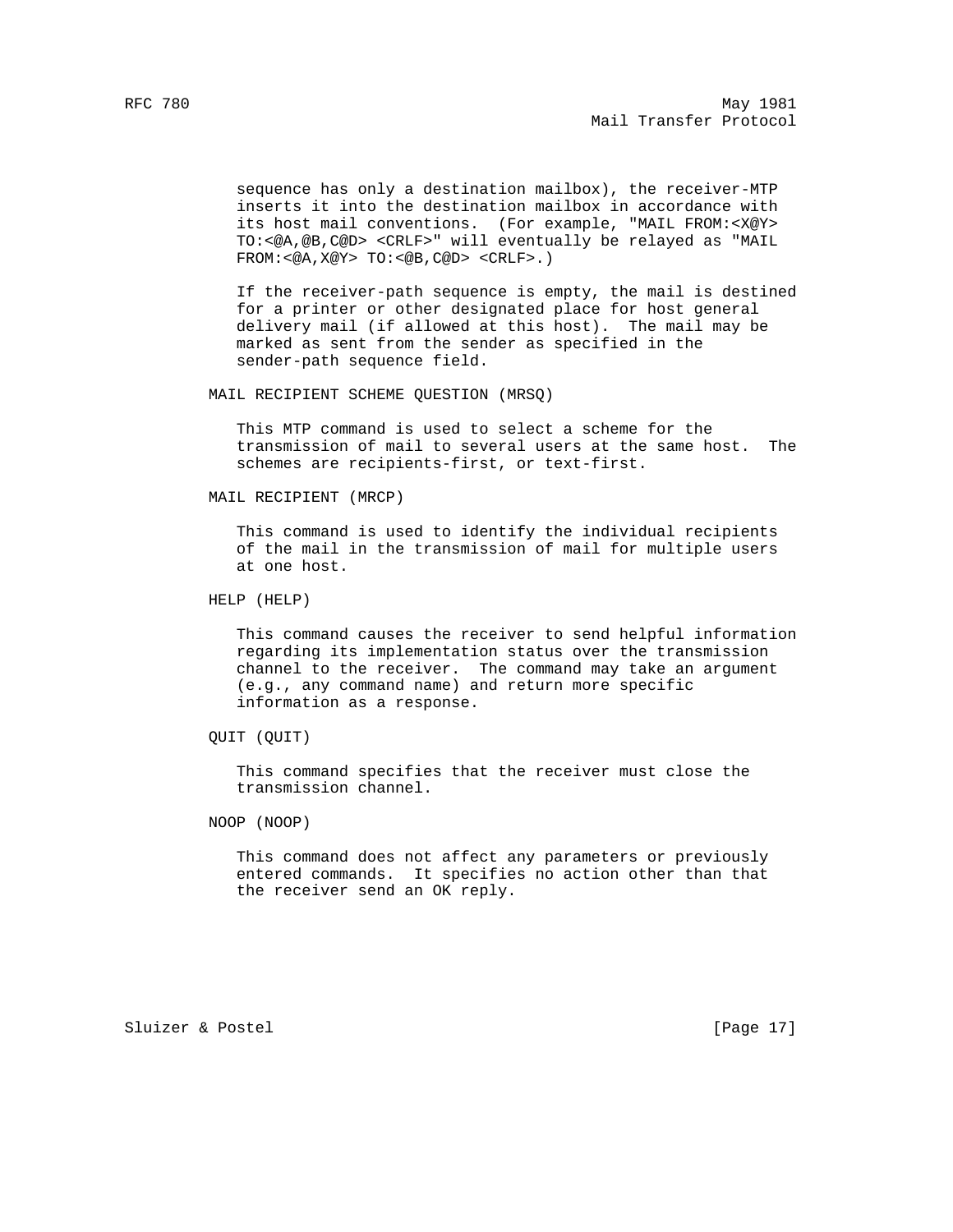CONTINUE (CONT)

 This command specifies that the previously specified action is to be continued. This is sent only following a preliminary reply.

ABORT (ABRT)

 This command specifies that the previously specified action is to be aborted. This is sent only following a preliminary reply. It specifies no further action other than that the receiver send an OK reply.

5.1.2. COMMAND SYNTAX

 The commands begin with a command code followed by an argument field. The command codes are four alphabetic characters. Upper and lower case alphabetic characters are to be treated identically. Thus any of the following may represent the mail command:

MAIL Mail mail MaIl mAIl

 This also applies to any symbols representing parameter values, such as R or r for RECIPIENT first. The command codes and the argument fields are separated by one or more spaces.

 But, note that in the sender-path and receiver-path arguments case is important. In particular, in some hosts the user "foo" is different from the user "Foo".

 The argument field consists of a variable length character string ending with the character sequence <CRLF>. It should be noted that the receiver is to take no action until the end of the line is received.

 Square brackets denote an optional argument field. If the option is not taken, the appropriate default is implied. All characters are in the ASCII characters set.

[Page 18] Sluizer & Postel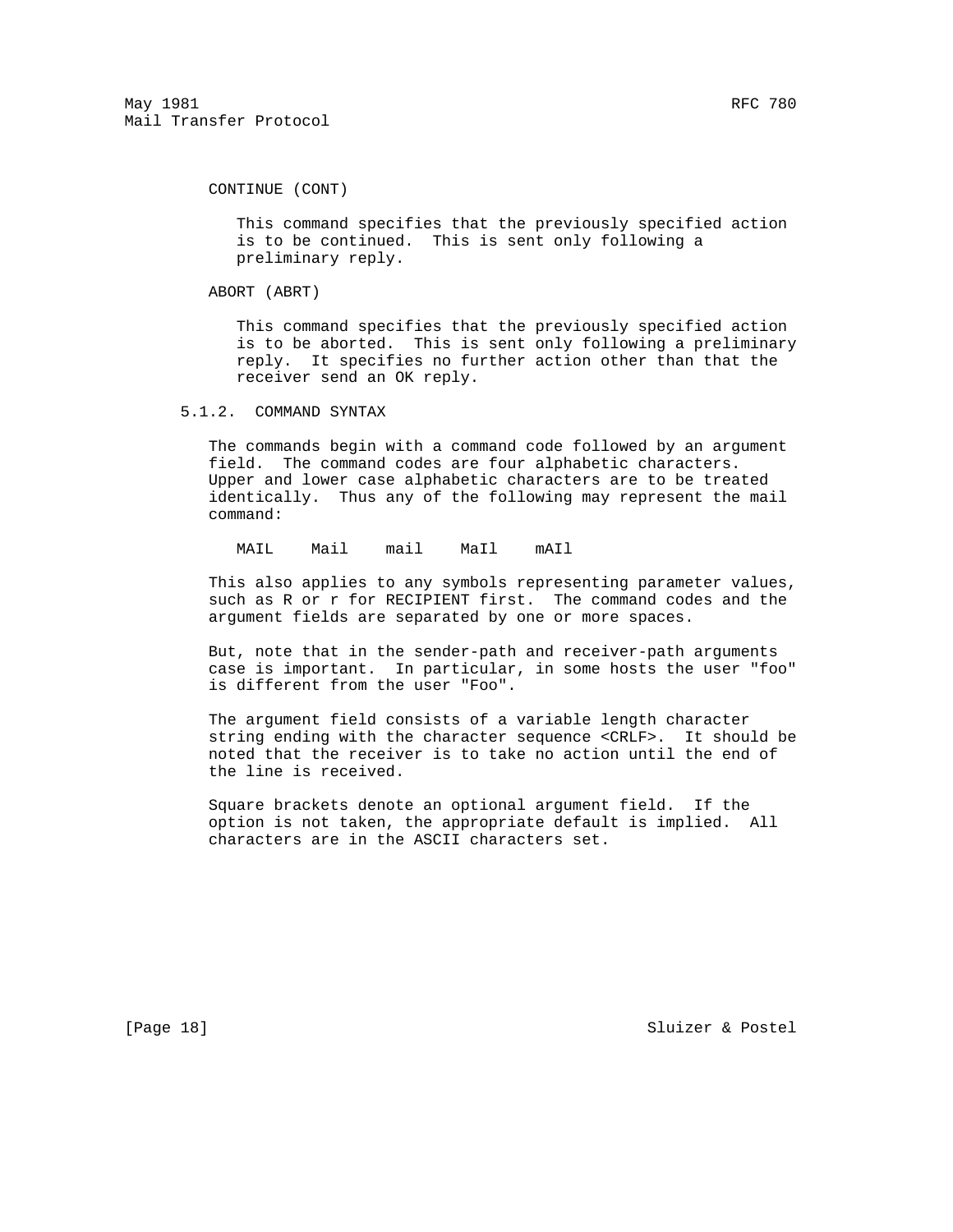The following are the MTP commands:

MAIL <SP> FROM:<sender-path> [<SP> TO:<receiver-path>] <CRLF>

MRSQ [<SP> <scheme>] <CRLF>

MRCP <SP> TO:<receiver-path> <CRLF>

HELP [<SP> <string>] <CRLF>

QUIT <CRLF>

NOOP <CRLF>

CONT <CRLF>

ABRT <CRLF>

Sluizer & Postel [Page 19]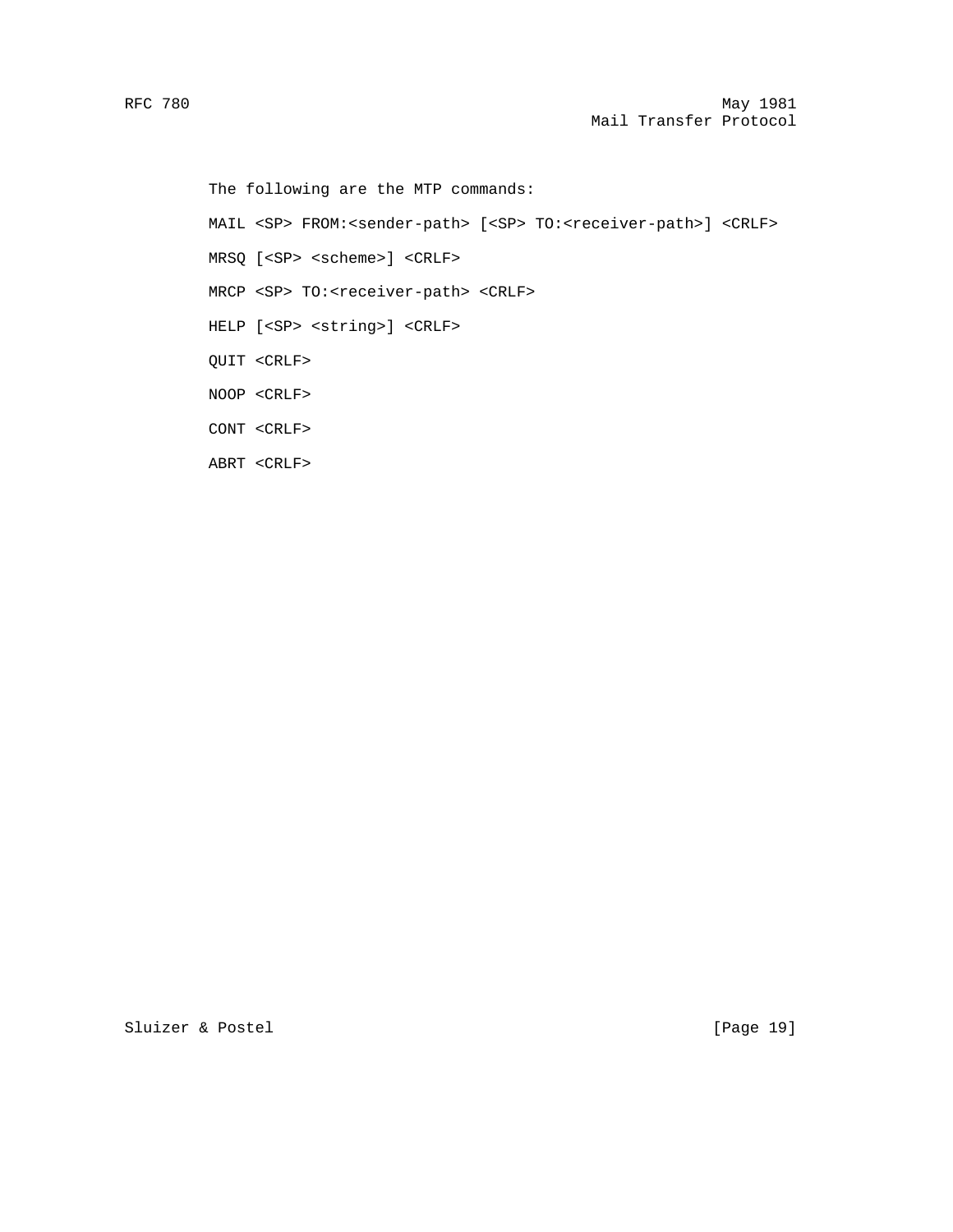The syntax of the above argument fields (using BNF notation where applicable) is given below. The "..." notation indicates that a field may be repeated one or more times. <sender-path> ::= <path> <receiver-path> ::= <path> <scheme> ::= "R" | "T" | "?" <string> ::= <char> | <char> <string> <path> ::= "<" ["@" <host> "," ...] <mailbox> ">" <host> ::= <a> <string> | "#" <number> | "[" <dotnum> "]" <mailbox> ::= <user> "@" <host> <user> ::= <string>  $\langle char \rangle$  ::=  $\langle c \rangle$  | '\'  $\langle c \rangle$  | '\'  $\langle s \rangle$  <dotnum> ::= <snum> "." <snum> "." <snum> "." <snum>  $\langle$ number> ::= <d> | <d> <number> <snum> ::= three digits representing an integer value in the range 0 through 255  $\text{Cspecials} > :: = ' < ', ' > ', '('', ')', '\\ \text{'} ', '', '', '; ', '':', '@',$  '"', and the control characters (ASCII codes 0 through 37 octal inclusive and 177 octal) <a> ::= any one of the 26 letters A through Z in either case <c> ::= any one of the 128 ASCII characters except <specials> <d> ::= any one of the ten digits 0 through 9 <s> ::= any one of <specials> Note that the backslash,  $\sqrt{'}$ , is a quote character, which is used to indicate that the next character is to be used literally instead of with its normal interpretation. For

[Page 20] Sluizer & Postel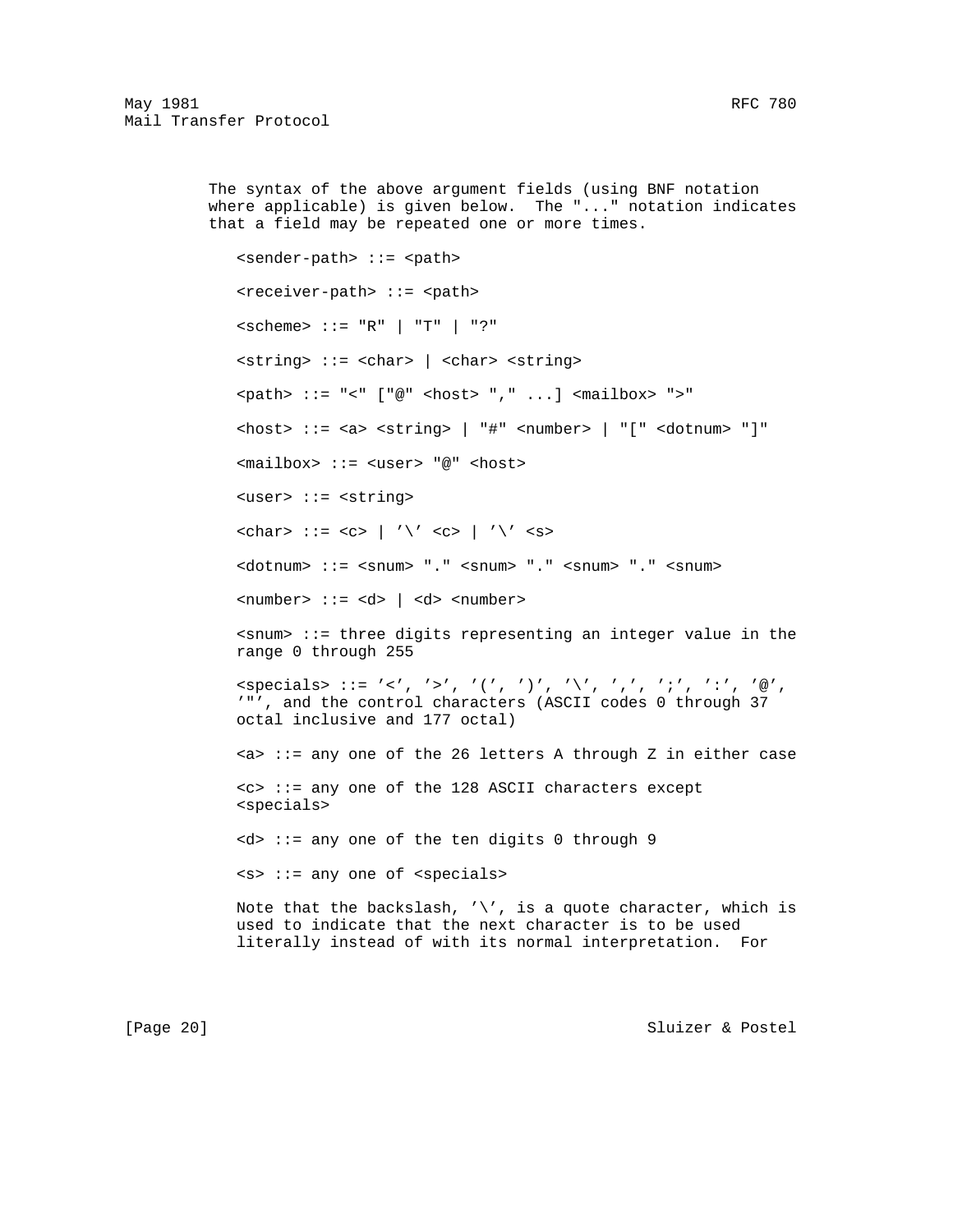example, "Joe\,Smith" could be used to indicate a single nine character user field with comma being the fourth character of the field.

 Hosts are generally known by names which are translated to addresses in each host. Sometimes a host is not known to the translation function and communication is blocked. To bypass this barrier numeric forms are also allowed for host "names". One form is a decimal integer prefixed by a pound sign, "#", which indicates the number is the address of the host. Another form is four small decimal integers separated by dots and enclosed by brackets, e.g., "[123.255.37.321]", which indicates a 32 bit ARPA Internet Address in four eight bit fields.

Sluizer & Postel [Page 21]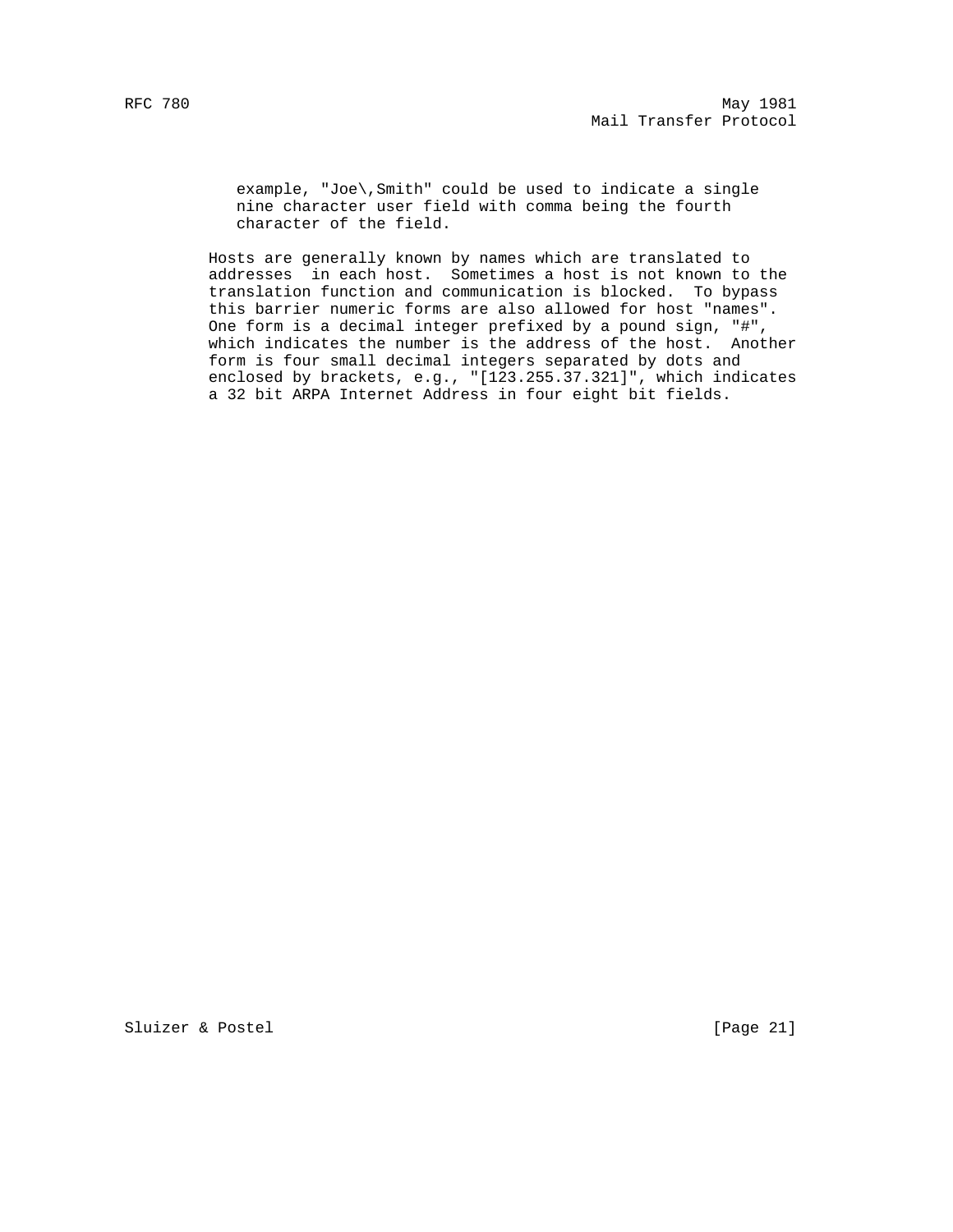## 5.2. MTP REPLIES

 Replies to MTP commands are devised to ensure the synchronization of requests and actions in the process of mail transfer, and to guarantee that the sender-MTP always knows the state of the receiver-MTP. Every command must generate exactly one reply. Additionally, some commands must occur sequentially, such as MRSQ T->MAIL->MRCP or MRSQ R->MRCP->MAIL.

 The details of the command-reply sequence are made explicit in the Sections 5.3 and 5.4 on Sequencing and State Diagrams.

 An MTP reply consists of a three digit number (transmitted as three alphanumeric characters) followed by some text. The number is intended for use by automata to determine what state to enter next; the text is meant for the human user. It is intended that the three digits contain enough encoded information that the sender-MTP will not need to examine the text and may either discard it or pass it on to the user, as appropriate. In particular, the text may be receiver-dependent, so there are likely to be varying texts for each reply code. Further explanation of the assignment of reply codes is given in the Appendix E on the Theory of Reply Codes. Formally, a reply is defined to be the sequence: a three-digit code, <SP>, one line of text, and <CRLF>.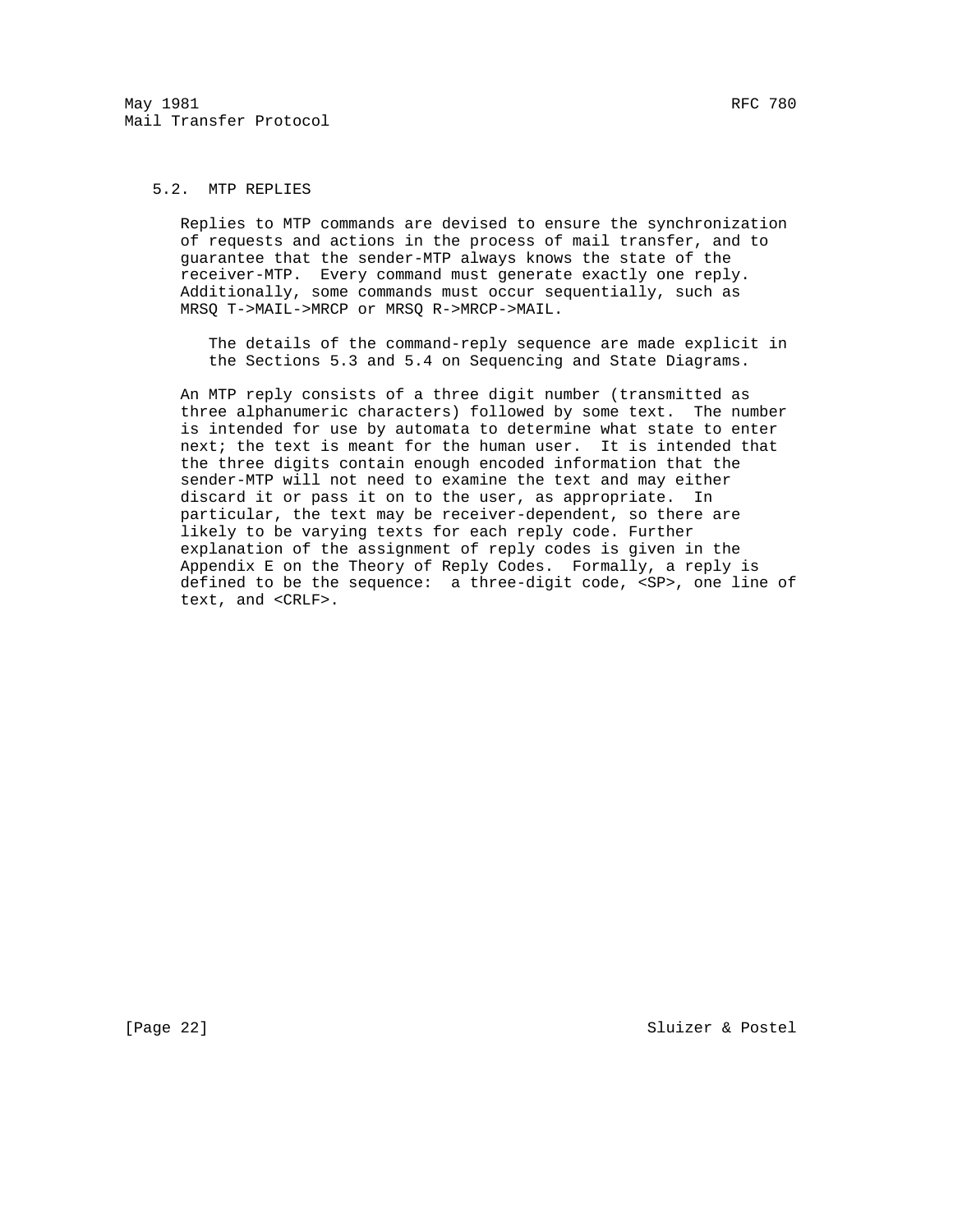5.2.1. REPLY CODES BY FUNCTION GROUPS 200 Command okay 201 Command okay, action aborted 500 Syntax error, command unrecognized [This may include errors such as command line too long] 501 Syntax error in parameters or arguments 502 Command not implemented 503 Bad sequence of commands 504 Command parameter not implemented 211 System status, or system help reply 214 Help message [Information on how to use the receiver or the meaning of a particular non-standard command; this reply is useful only to the human user] 215 <scheme> is the preferred scheme 120 <host> Service ready in nnn minutes 220 <host> Service ready for new user 221 <host> Service closing transmission channel 421 <host> Service not available, closing transmission channel [This may be a reply to any command if the service knows it must shut down] 151 User not local; will forward to <user>@<host> 152 User unknown; mail will be forwarded by the operator 250 Requested mail action okay, completed 450 Requested mail action not taken: mailbox unavailable [E.g., mailbox busy] 550 Requested action not taken: mailbox unavailable [E.g., mailbox not found, no access] 451 Requested action aborted: local error in processing 452 Requested action not taken: insufficient system storage 552 Requested mail action aborted: exceeded storage allocation [For current mailbox location] 553 Requested action not taken: mailbox name not allowed [E.g., mailbox syntax incorrect]

354 Start mail input; end with <CRLF>.<CRLF>

Sluizer & Postel [Page 23]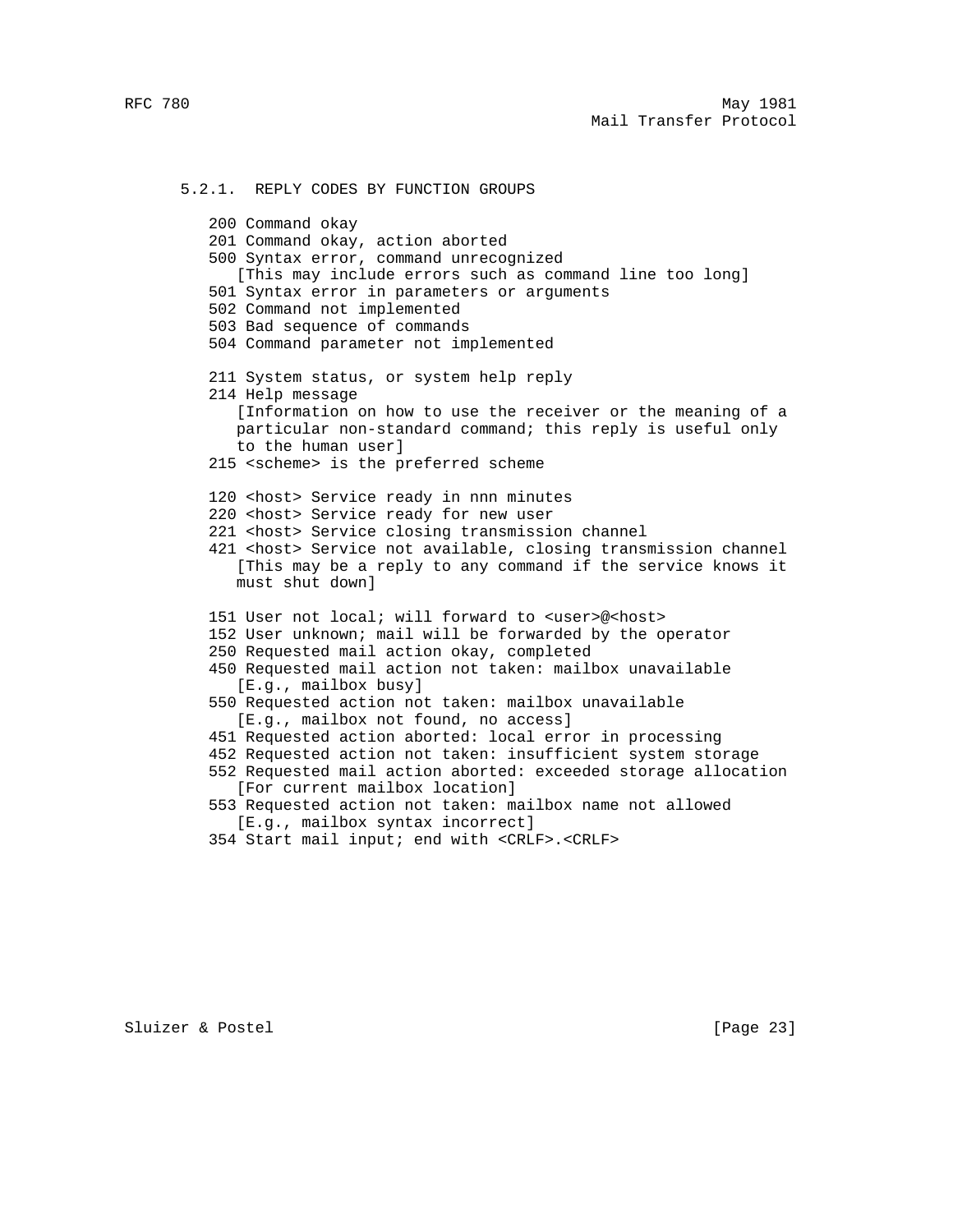5.2.2. NUMERIC ORDER LIST OF REPLY CODES 120 <host> Service ready in nnn minutes 151 User not local; will forward to <user>@<host> 152 User unknown; mail will be forwarded by the operator 200 Command okay 201 Command okay, action aborted 211 System status, or system help reply 214 Help message [Information on how to use the receiver or the meaning of a particular non-standard command; this reply is useful only to the human user] 215 <scheme> is the preferred scheme 220 <host> Service ready for new user 221 <host> Service closing transmission channel 250 Requested mail action okay, completed 354 Start mail input; end with <CRLF>.<CRLF> 421 <host> Service not available, closing transmission channel [This may be a reply to any command if the service knows it must shut down] 450 Requested mail action not taken: mailbox unavailable [E.g., mailbox busy] 451 Requested action aborted: local error in processing 452 Requested action not taken: insufficient system storage 500 Syntax error, command unrecognized [This may include errors such as command line too long] 501 Syntax error in parameters or arguments 502 Command not implemented 503 Bad sequence of commands 504 Command parameter not implemented 550 Requested action not taken: mailbox unavailable [E.g., mailbox not found, no access] 552 Requested mail action aborted: exceeded storage allocation [For current mailbox location] 553 Requested action not taken: mailbox name not allowed [E.g., mailbox syntax incorrect]

[Page 24] Sluizer & Postel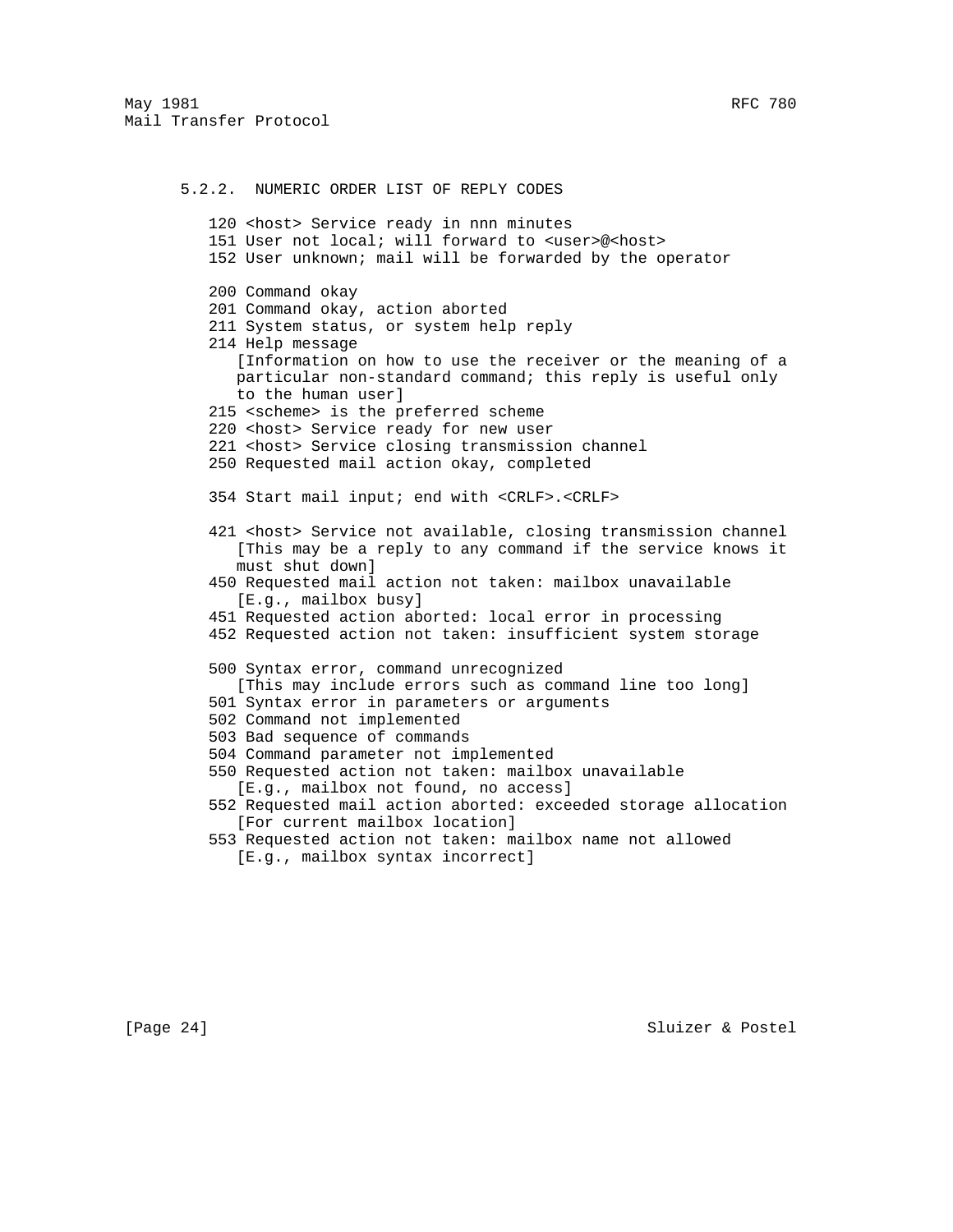## 5.3. SEQUENCING OF COMMANDS AND REPLIES

 The communication between the sender and receiver is intended to be an alternating dialogue. As such, the sender issues an MTP command and the receiver responds with a prompt primary reply. The sender should wait for this response before sending further commands.

 The preliminary (1xx) and intermediate (3xx) replies indicate that further commands and information are required to complete the required action. The preliminary replies require either a continue or abort command to proceed; the intermediate replies require action dependent further commands.

 One important reply is the connection greetings. Under normal circumstances, a receiver will send a 220 "Awaiting input" reply when the connection is completed. The sender should wait for this greeting message before sending any commands. If the receiver is unable to accept input right away, it should send a 120 "Expected delay" reply immediately. The sender can then indicate it is willing to wait via a continue command, or not via the abort command. The receiver will respond to the abort with a 201 reply, and to the continue with the 220 reply when ready.

 Note: all the greeting type replies have the official name of the server host as the first word following the reply code.

For example,

220 <SP> USC-ISIF <SP> Service ready <CRLF>

 The table below lists alternative success and failure replies for each command. These must be strictly adhered to; a receiver may substitute text in the replies, but the meaning and action implied by the code numbers and by the specific command reply sequence cannot be altered.

COMMAND-REPLY SEQUENCES

 Each command is listed with its possible replies. Preliminary replies are listed first with their succeeding replies indented under them, then success and failure completion, and finally intermediary replies with the remaining commands from the sequence following. The prefixes used before the possible replies are "P" for preliminary, "I" for intermediate, "S" for success, "F" for failure, and "E" for error. The 421 reply

Sluizer & Postel [Page 25]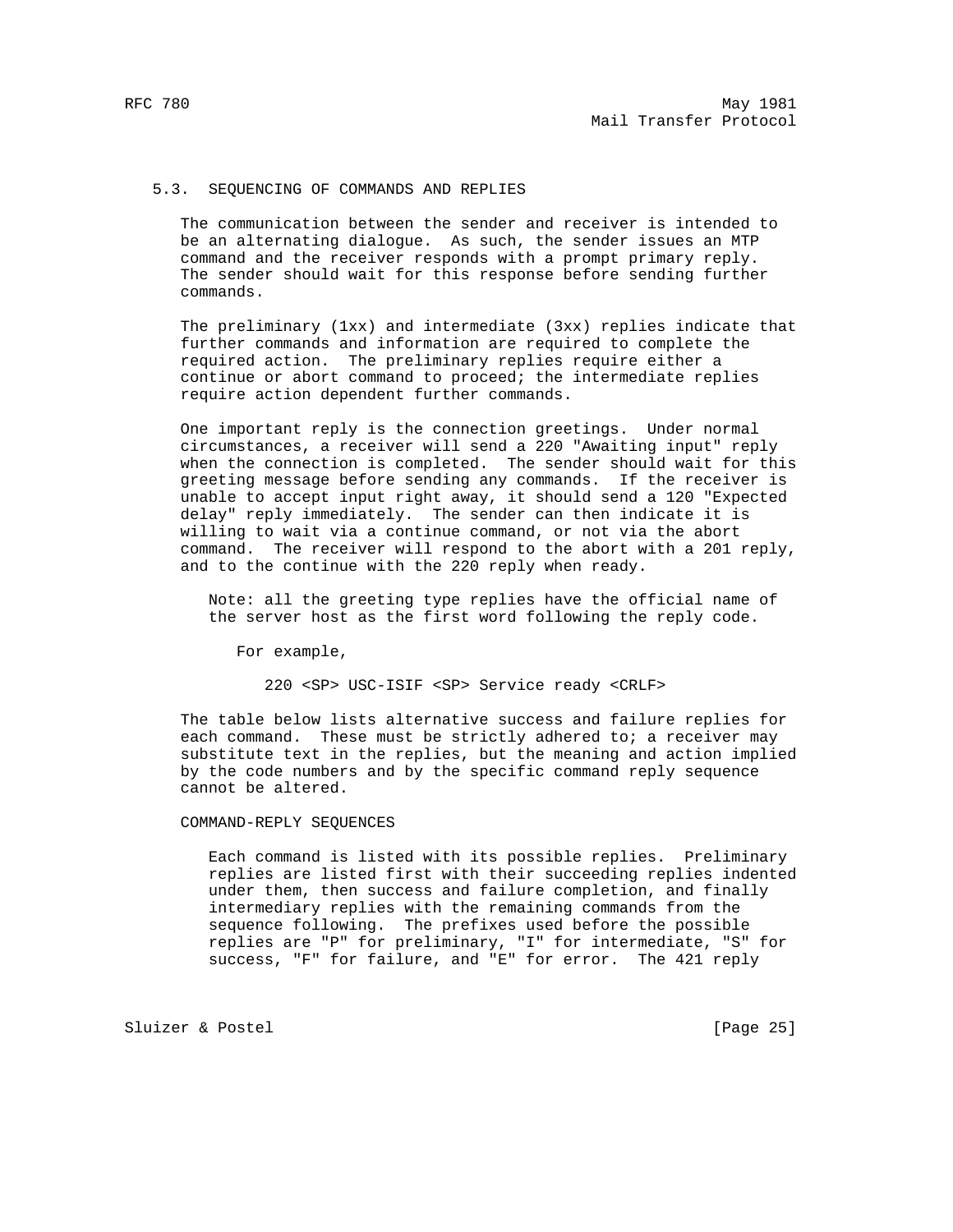(service not available, closing transmission channel) may be given to any command if the MTP-receiver knows it must shut down. This listing forms the basis for the State Diagrams, in Section 5.4.

 CONNECTION ESTABLISHMENT P: 120 -> CONT -> S: 220 F: 421 ABRT S: 201 F: 421 S: 220 F: 421 MAIL P: 151 -> CONT -> I: 354 -> text -> S: 250 152 F: 451,552,450, 550,452,553 ABRT -> S: 201 F: 451,552,450,550,452,553 I: 354 -> text -> S: 250 F: 451,552,450,550,452,553 F: 451, 552, 450, 550, 452, 553 E: 500, 501, 502, 421 MRSQ S: 200, 215 E: 500, 501, 502, 504, 421 MRCP P: 151 -> CONT -> S: 200, 215, 250 152 F: 451,552,450,550,452,553 ABRT -> S: 201 F: 451,552,450,550,452,553 S: 200, 215, 250 F: 451, 552, 450, 550, 452, 553 E: 500, 501, 502, 503, 421

[Page 26] Sluizer & Postel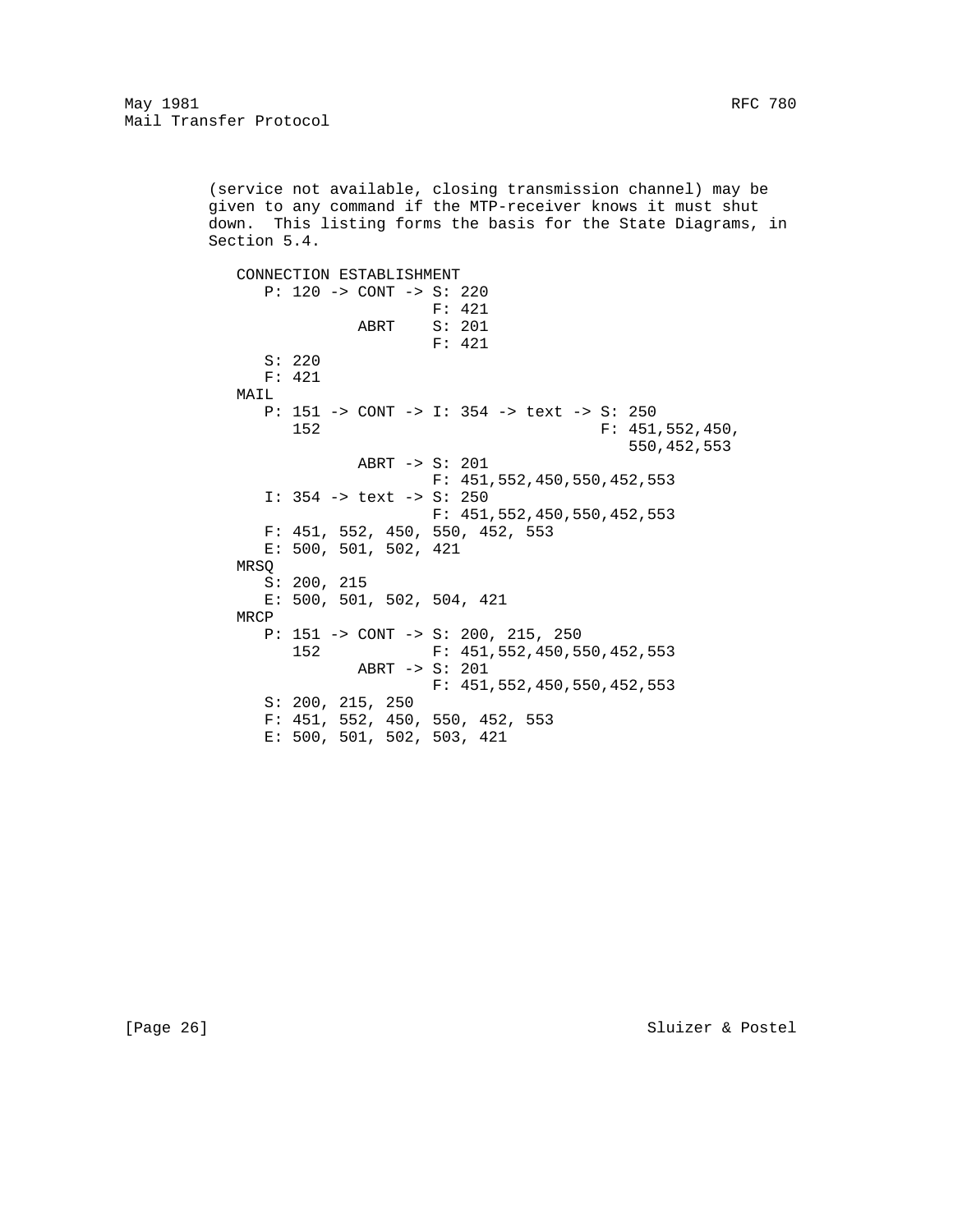RFC 780 May 1981 Mail Transfer Protocol

> QUIT S: 221 E: 500, 421 HELP S: 211, 214 E: 500, 501, 502, 504, 421 NOOP S: 200 E: 500, 421 CONT S: depends on previous command F: depends on previous command E: 500, 501, 502, 504, 421 ABRT S: 201, E: 500, 501, 502, 504, 421

Sluizer & Postel [Page 27]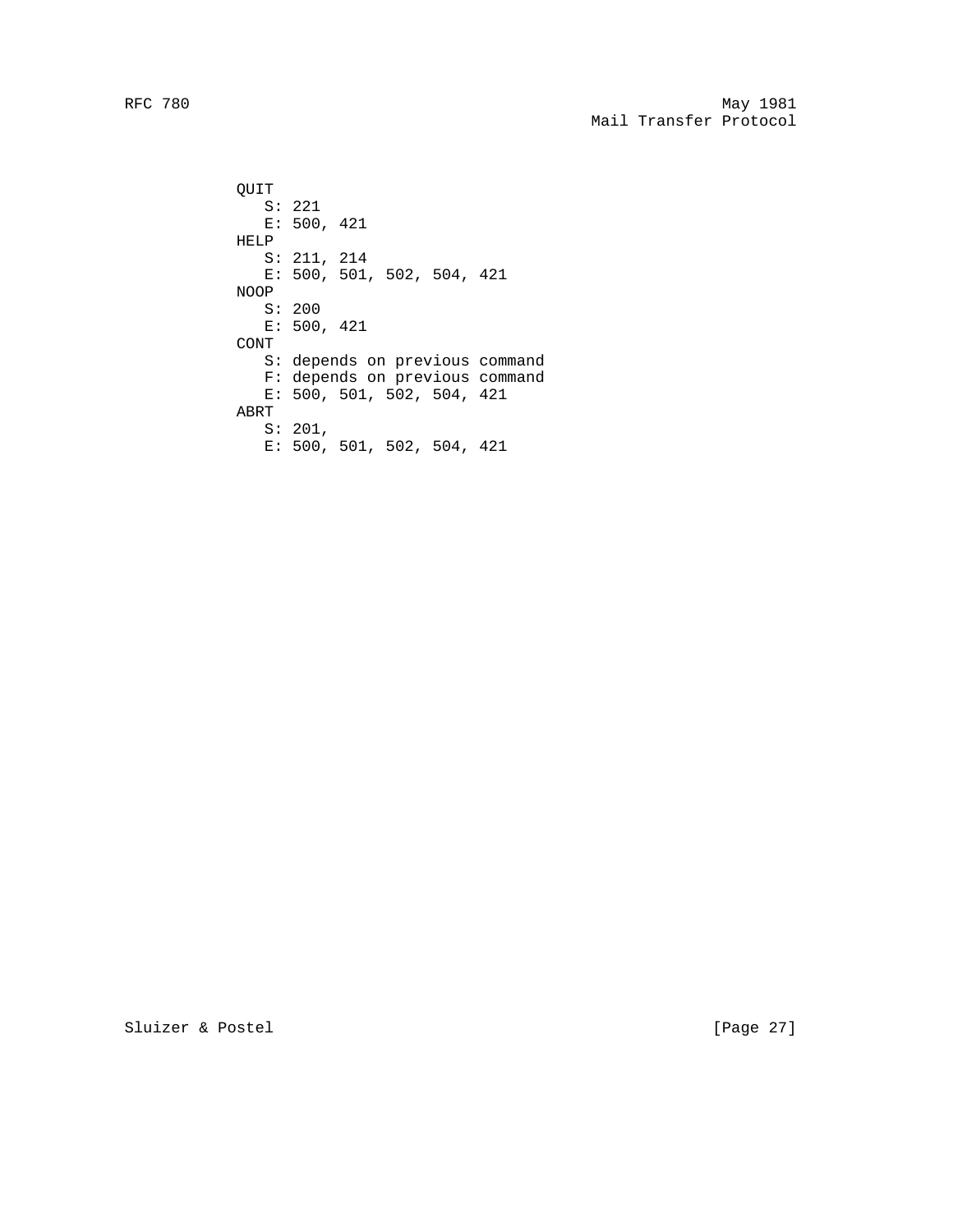## 5.4. STATE DIAGRAMS

 Following are state diagrams for a very simple minded MTP implementation. Only the first digit of the reply codes is used. There is one state diagram for each group of MTP commands.

 The command groupings were determined by constructing a model for each command and then collecting together the commands with structurally identical models.

 For each command there are three possible outcomes: "success" (S), "failure" (F), and "error" (E). In the state diagrams below we use the symbol B for "begin", and the symbol W for "wait for reply".

First, the diagram that represents most of the MTP commands:



This diagram models the commands:

HELP, MRCP, MRSQ, NOOP, QUIT, ABRT.

[Page 28] Sluizer & Postel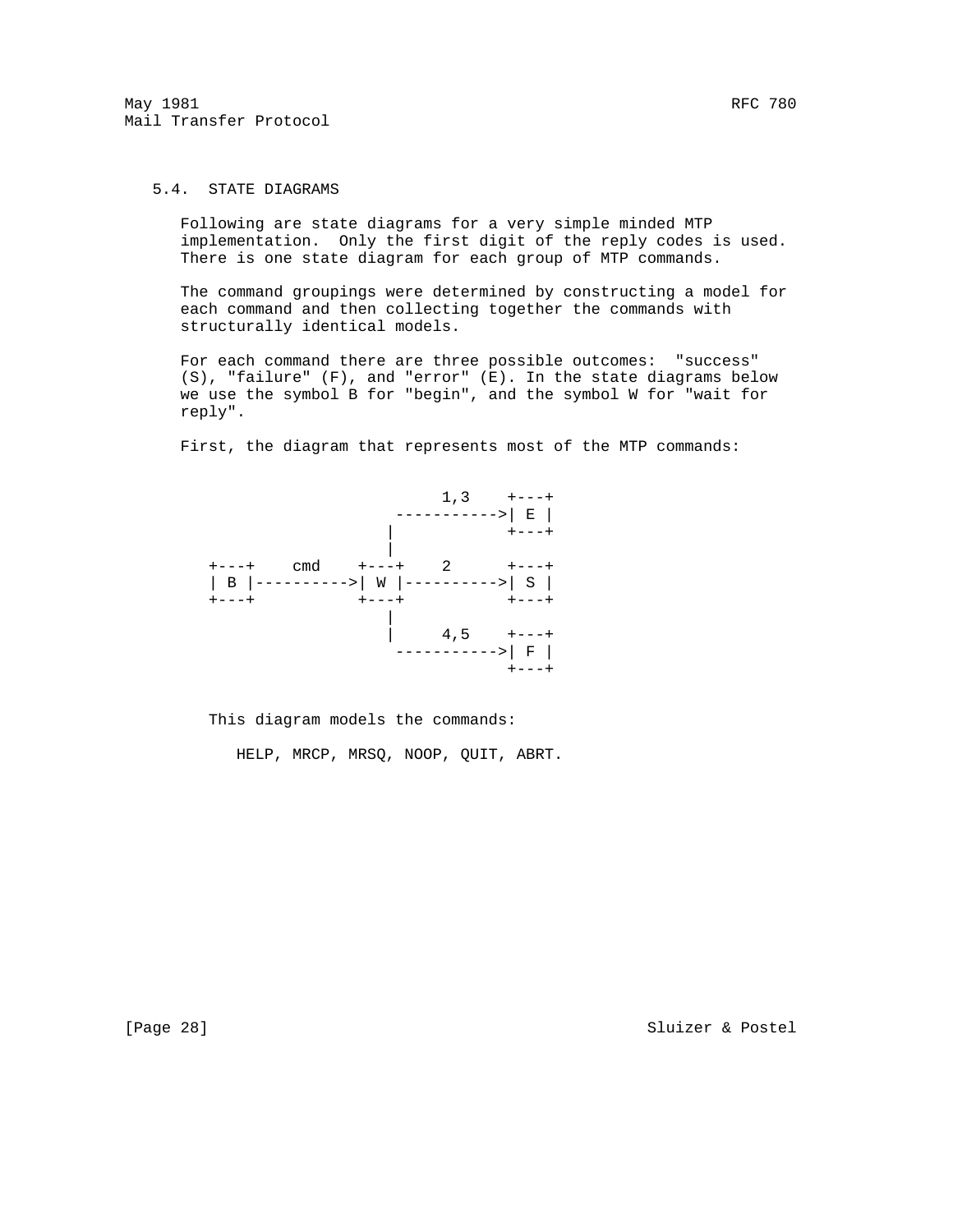

A more complex diagram models the MAIL command:

 Note that the "text" here is a series of lines sent from the sender to the receiver with no response expected until the last line is sent.

Sluizer & Postel [Page 29]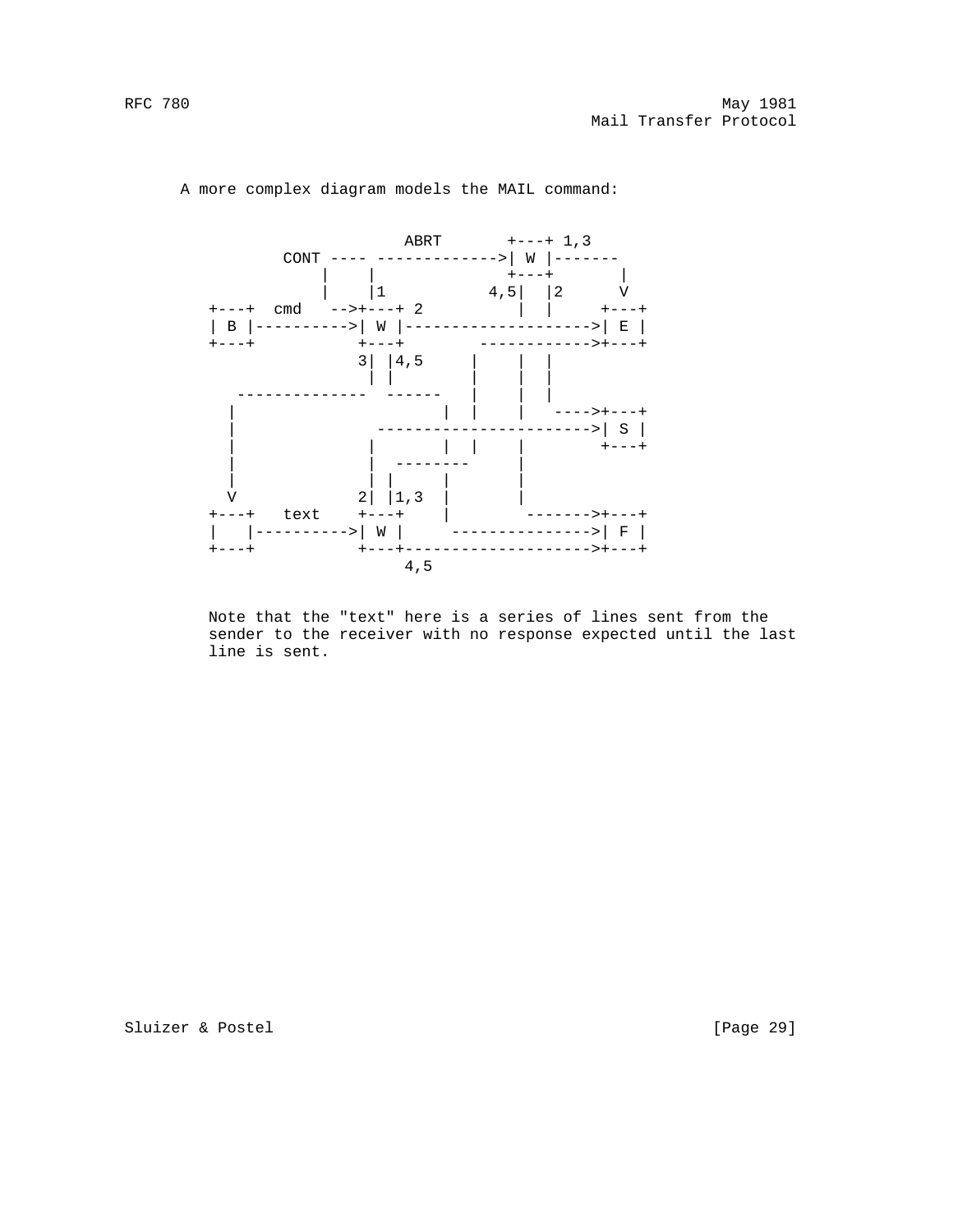# 5.5. DETAILS

5.5.1. MINIMUM IMPLEMENTATION

 In order to make MTP workable, the following minimum implementation is required for all receivers:

 COMMANDS -- MAIL QUIT NOOP

5.5.2. TRANSPARENCY

 Without some provision for data transparency the character sequence "<CRLF>.<CRLF>" ends the the mail text and cannot be sent by the user. In general, users are not aware of such "forbidden" sequences. To allow all user composed text to be transmitted transparently the following procedures are used.

 1. Before sending a line of mail text the sender-MTP checks the first character of the line. If it is a period, one additional period is inserted at the beginning of the line.

 2. When a line of mail text is received by the receiver-MTP it checks the the line. If the line is composed of a single period it is the end of mail. If the first character is a period and there are other characters on the line, the first character is deleted.

### 5.5.3. SIZES

 There are several objects that ought to have defined maximum sizes.

user

The maximum total length of a user name is 40 characters.

host

 The maximum total length of a host name or number is 20 characters.

[Page 30] Sluizer & Postel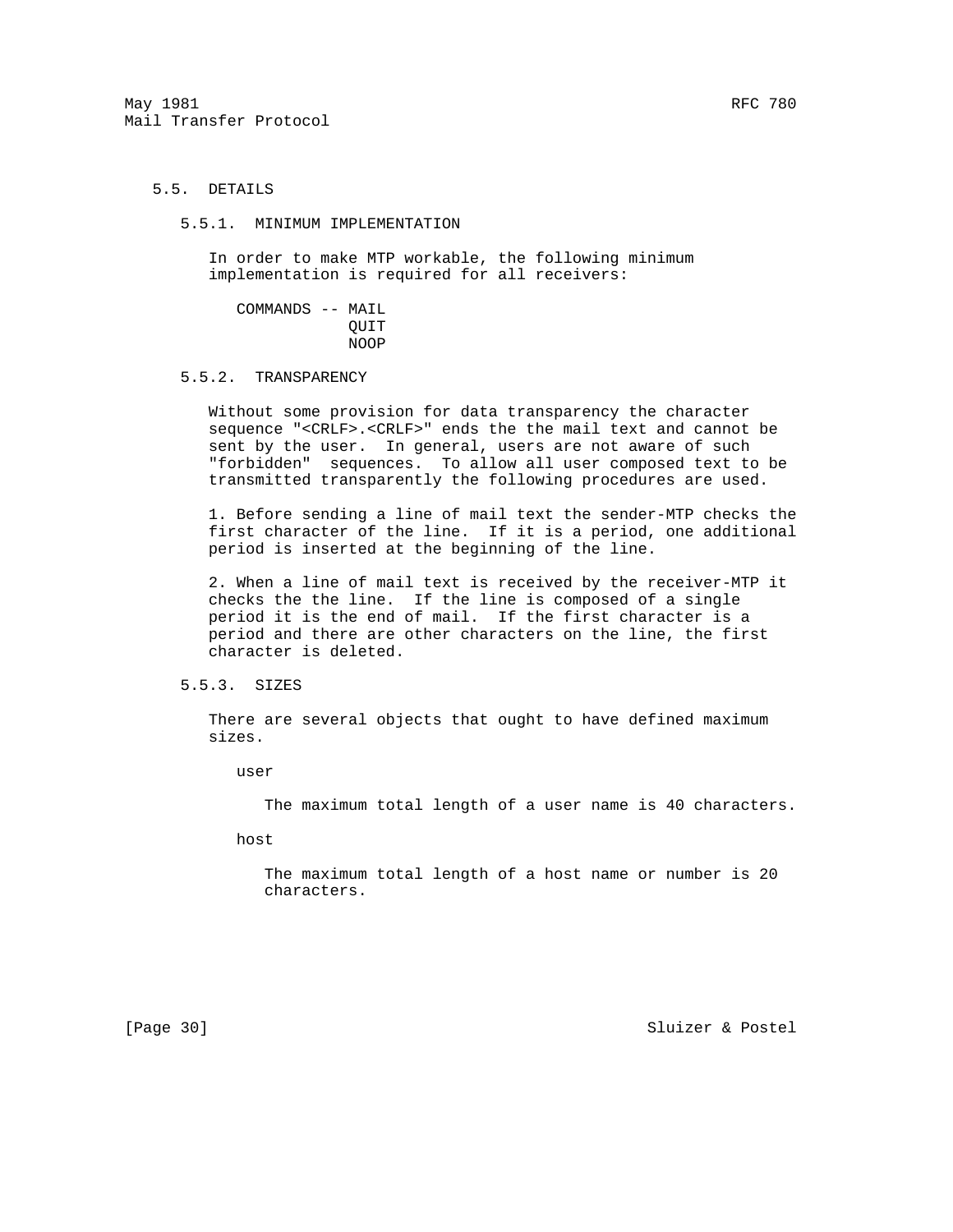## path

 The maximum total length of a sender-path or receiver-path is 100 characters.

### command line

 The maximum total length of a command line including the command word and the <CRLF> is 200 characters.

## reply line

 The maximum total length of a reply line including the reply code and the <CRLF> is 65 characters.

## text line

 The maximum total length of a text line including the the <CRLF> is 1000 characters.

 To the maximum extent possible implementation techniques which impose no limits at all to the length of these objects should be used.

Sluizer & Postel [Page 31]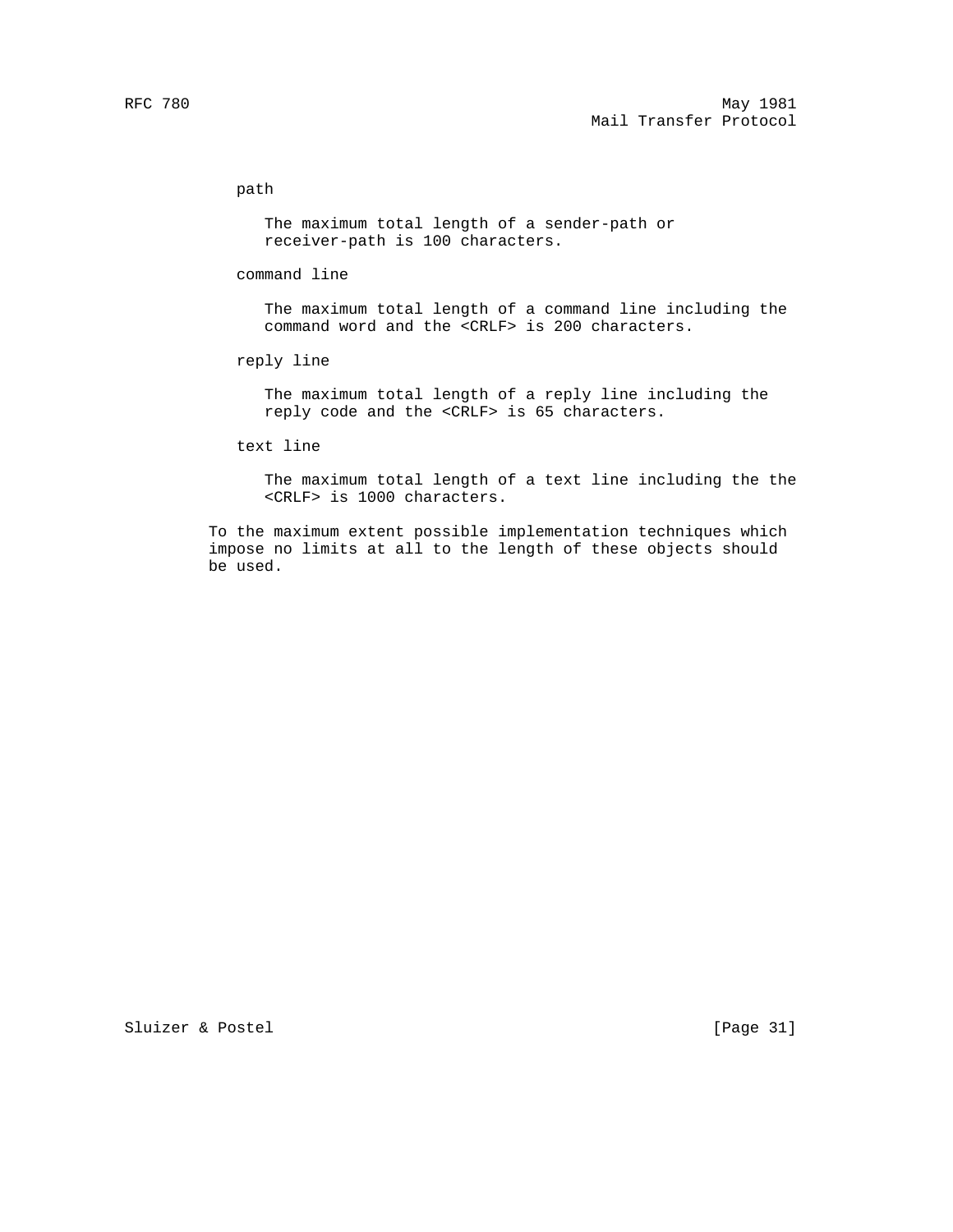May 1981 RFC 780 Mail Transfer Protocol

## APPENDIX A

TCP Transport service

 The Transmission Control Protocol [1] is used in the ARPA Internet, and in any network following the US DoD standards for internetwork protocols.

Connection Establishment

 The MTP transmission channel is a TCP connection established between the sender process port U and the receiver process port L. This single full duplex connection is used as the transmission channel. This protocol is assigned the service port 57 (71 octal), that is L=57.

Data Transfer

 The TCP connection supports the transmission of 8-bit bytes. The MTP data is 7-bit ASCII characters. Each character is transmitted as a 8-bit byte with the high-order bit cleared to zero.

[Page 32] Sluizer & Postel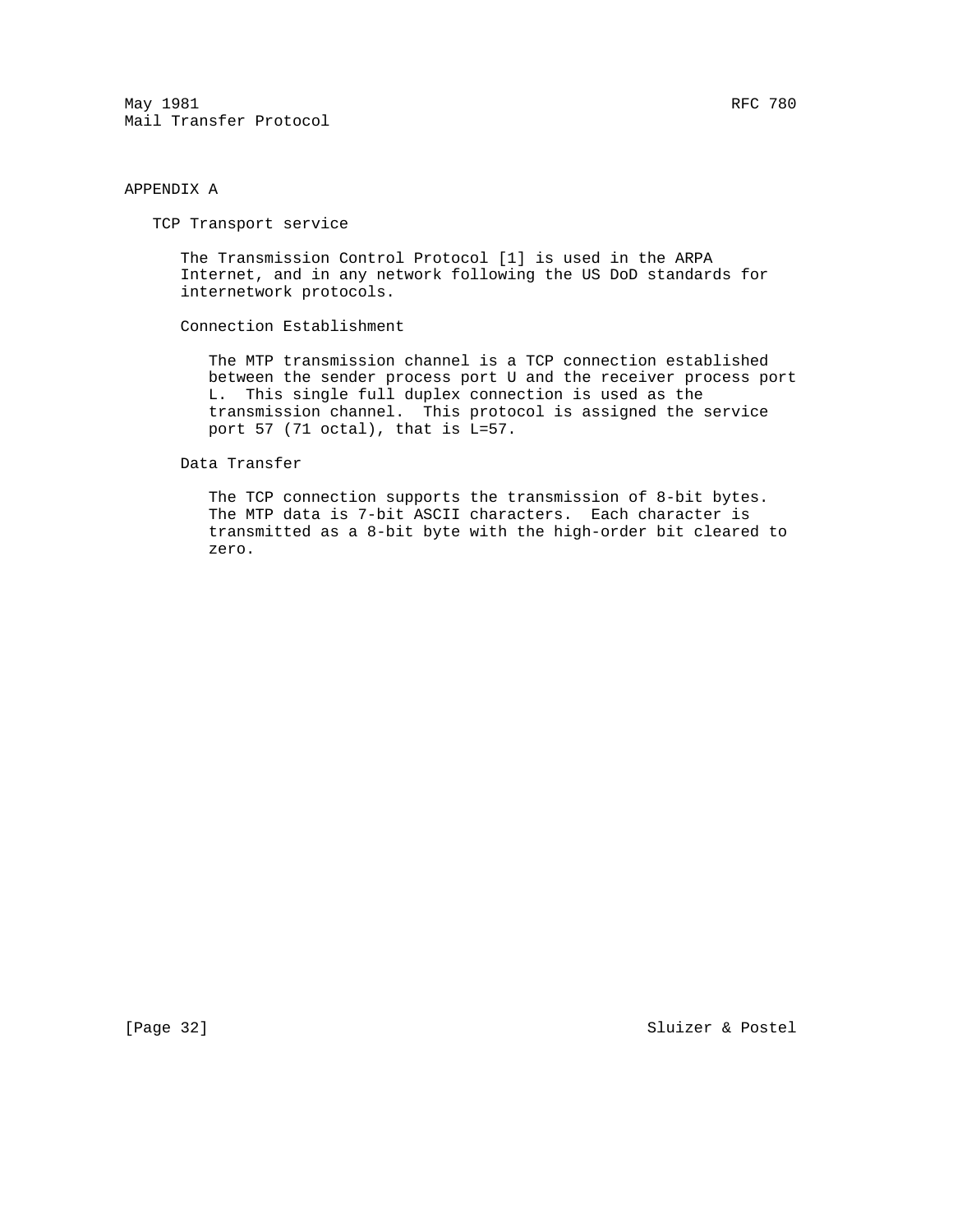## APPENDIX B

NCP Transport service

 The ARPANET Host-to-Host Protocol [2] (implemented by the Network Control Program) may be used in the ARPANET.

Connection Establishment

 The MTP transmission channel is established via NCP between the the sender process socket U and receiver process socket L. The Initial Connection Protocol [3] is followed resulting in a pair of simplex connections. This pair of connections is used as the transmission channel. This protocol is assigned the contact socket 57 (71 octal), that is L=57.

Data Transfer

 The NCP data connections are established in 8-bit byte mode. The MTP data is 7-bit ASCII characters. Each character is transmitted as a 8-bit byte with the high-order bit cleared to zero.

Sluizer & Postel [Page 33]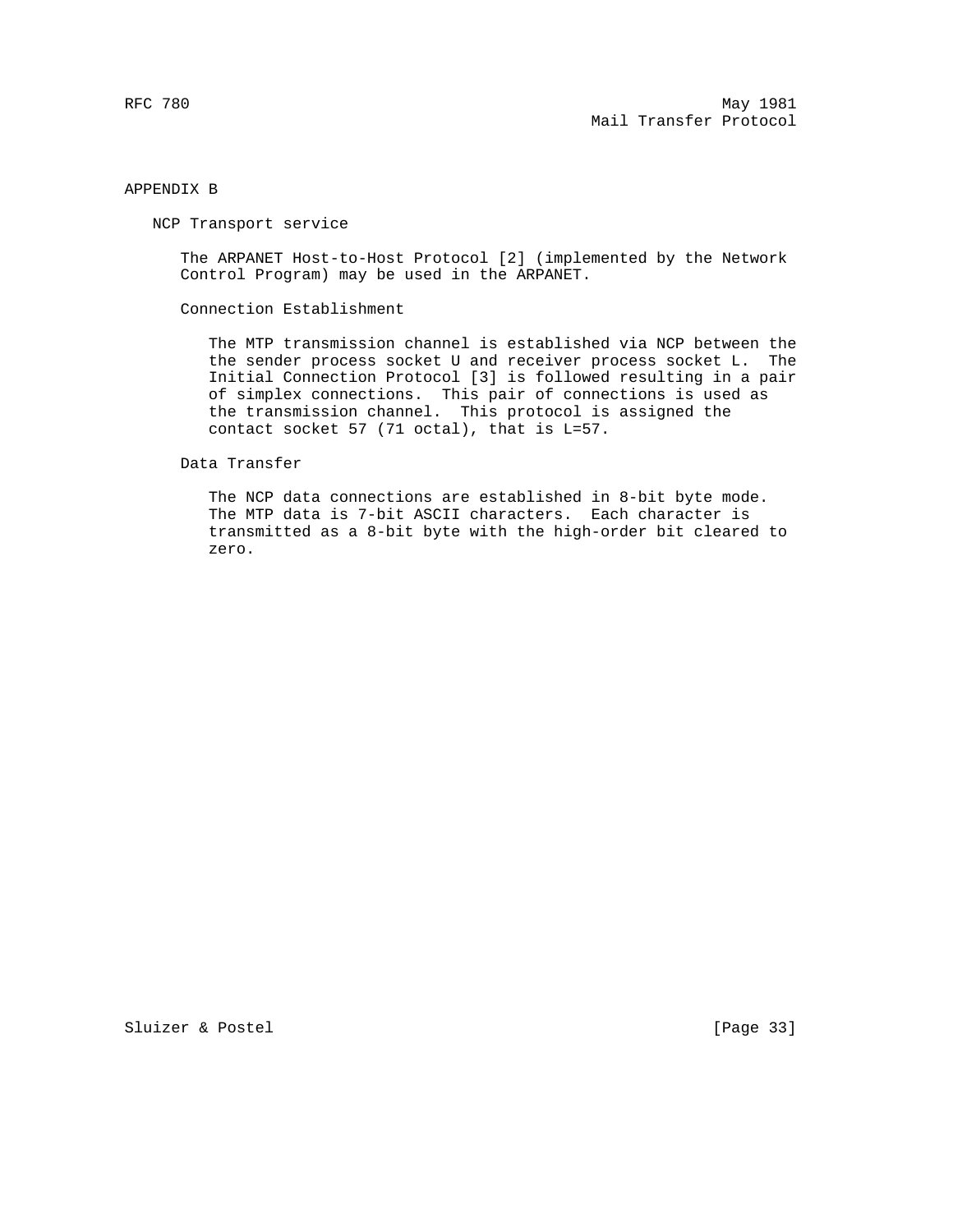May 1981 RFC 780 Mail Transfer Protocol

# APPENDIX C

## NITS

The Network Independent Transport Service [4] may be used.

Connection Establishment

 The MTP transmission channel is established via NITS between the the sender process and receiver process. The sender process executes the CONNECT primitive, and the waiting receiver process executes the ACCEPT primitive.

Data Transfer

 The NITS connection supports the transmission of 8-bit bytes. The MTP data is 7-bit ASCII characters. Each character is transmitted as a 8-bit byte with the high-order bit cleared to zero.

[Page 34] Sluizer & Postel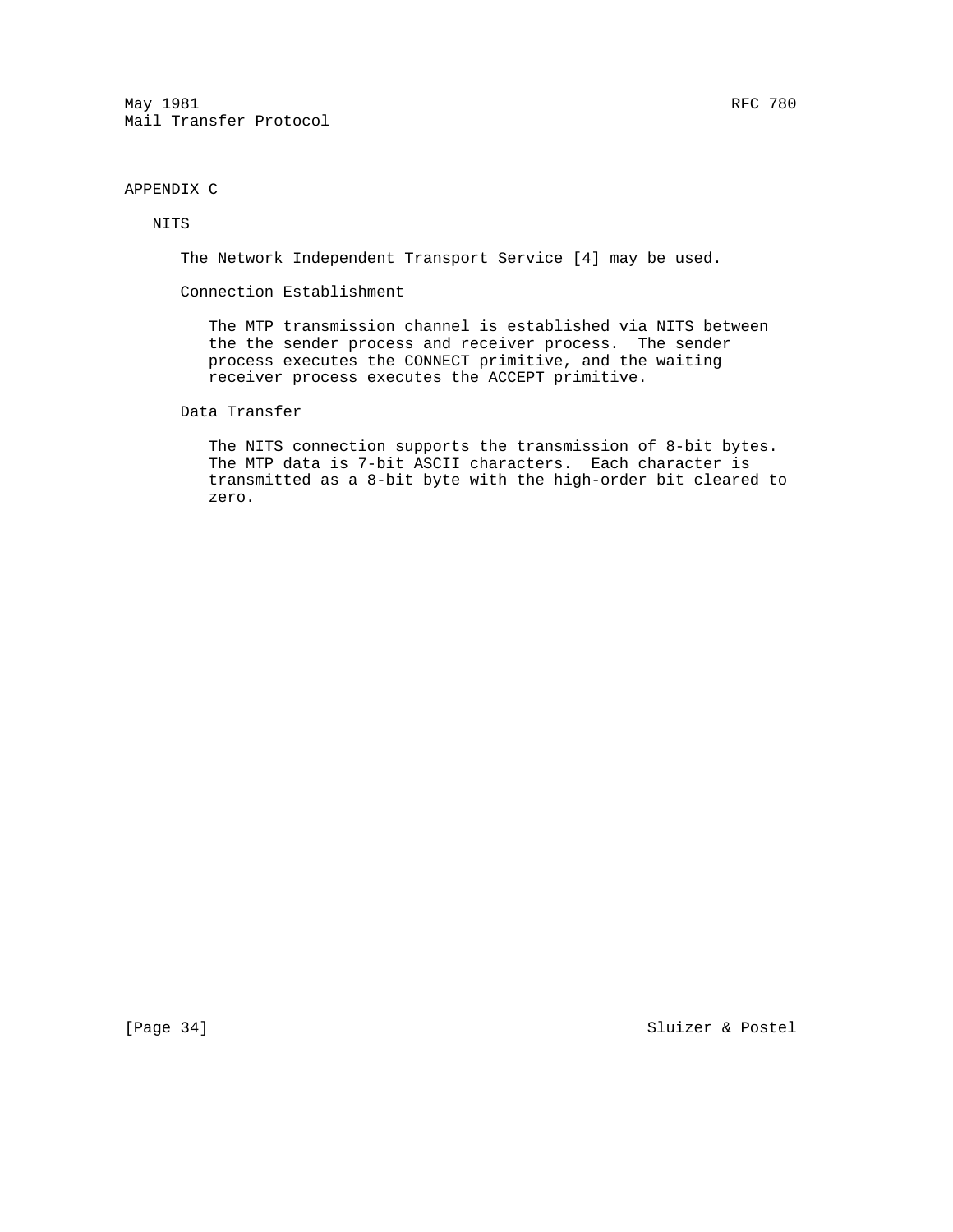## APPENDIX D

X.25 Transport service

 It may be possible to use the X.25 service [5] as provided by the Public Data Networks directly, but there are indications that it is too error prone to qualify as a reliable channel. It is suggested that a reliable end-to-end protocol such as TCP be used on top of X.25 connections.

Sluizer & Postel [Page 35]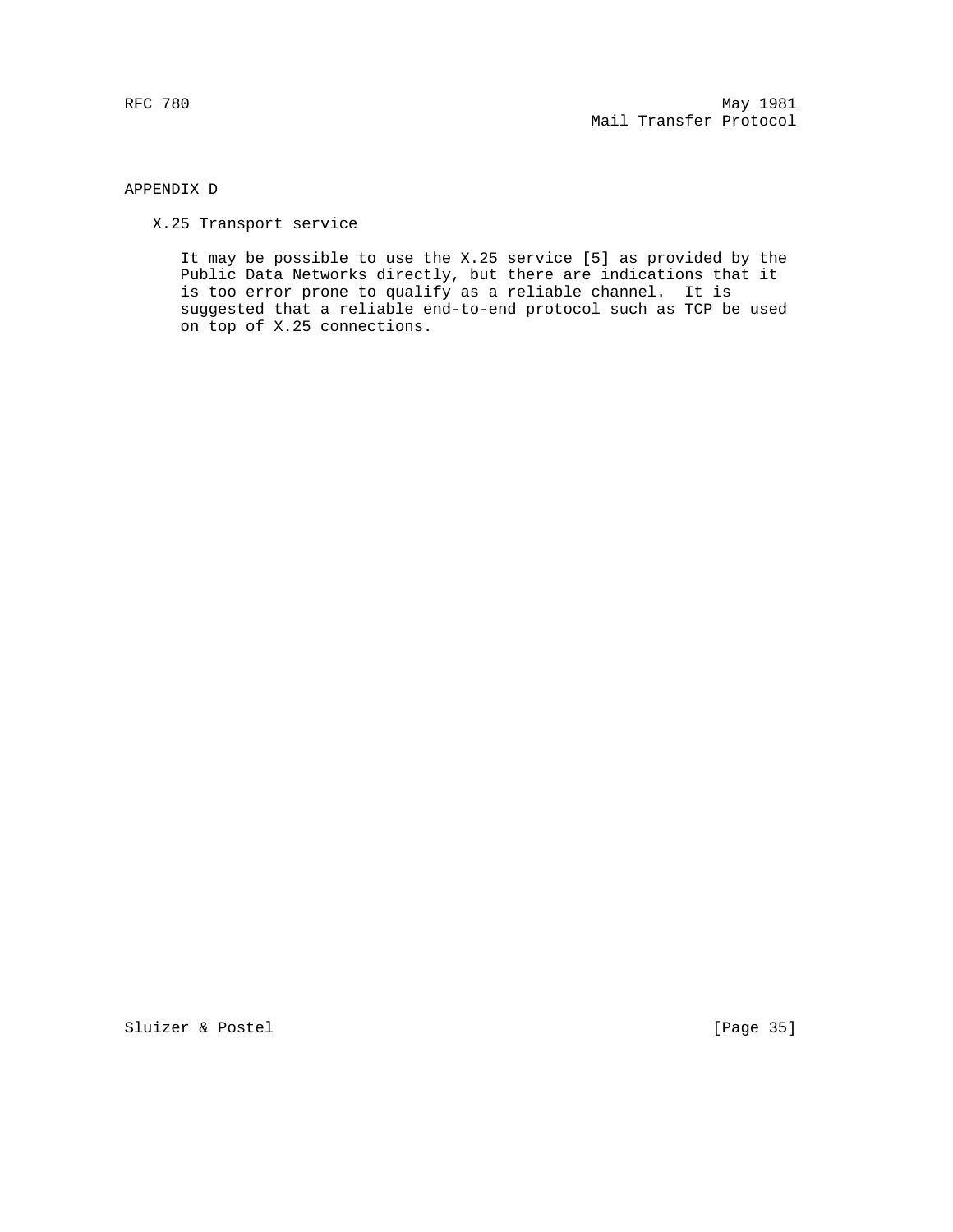$\texttt{May 1981} \quad \texttt{RFC 780}$ Mail Transfer Protocol

## APPENDIX E

Theory of Reply Codes

 The three digits of the reply each have a special significance. The first digit denotes whether the response is good, bad or incomplete. An unsophisticated sender-MTP will be able to determine its next action (proceed as planned, redo, retrench, etc.) by simply examining this first digit. A sender-MTP that wants to know approximately what kind of error occurred (e.g., mail system error, command syntax error) may examine the second digit, reserving the third digit for the finest gradation of information.

There are five values for the first digit of the reply code:

1yz Positive Preliminary reply

 The command has been accepted, but the requested action is being held in abeyance, pending confirmation of the information in this reply. The sender-MTP should send another command specifying whether to continue or abort the action.

2yz Positive Completion reply

 The requested action has been successfully completed. A new request may be initiated.

3yz Positive Intermediate reply

 The command has been accepted, but the requested action is being held in abeyance, pending receipt of further information. The sender-MTP should send another command specifying this information. This reply is used in command sequence groups.

4yz Transient Negative Completion reply

 The command was not accepted and the requested action did not occur. However, the error condition is temporary and the action may be requested again. The sender should return to the beginning of the command sequence (if any). It is difficult to assign a meaning to "transient" when two different sites (receiver- and sender- MTPs) must agree on the interpretation. Each reply in this category

[Page 36] Sluizer & Postel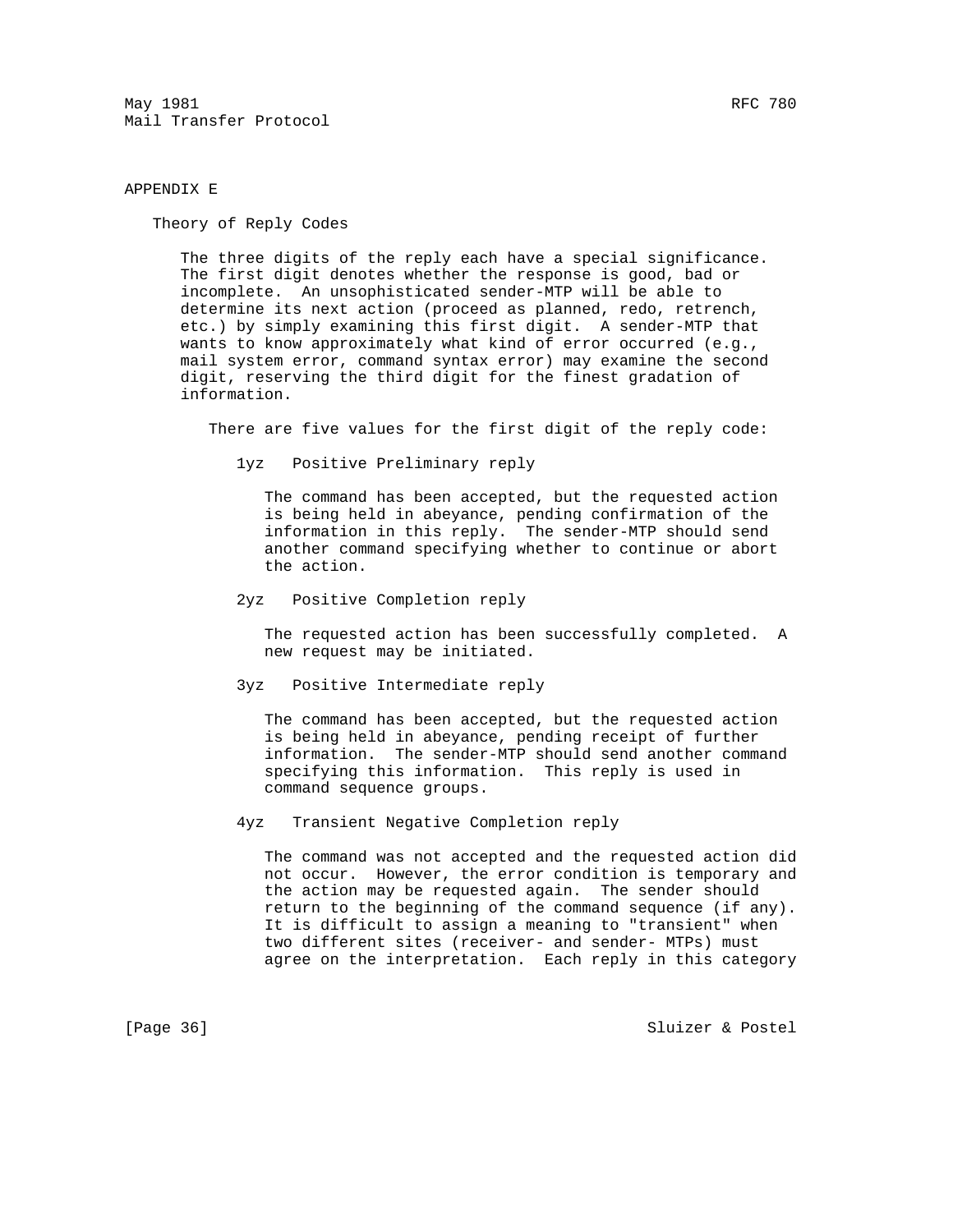might have a different time value, but the sender-MTP is encouraged to try again. A rule of thumb to determine if a reply fits into the 4yz or the 5yz category (see below) is that replies are 4yz if they can be repeated without any change in command form or in properties of the sender or receiver. (E.g., the command is repeated identically; the receiver does not put up a new implementation).

5yz Permanent Negative Completion reply

 The command was not accepted and the requested action did not occur. The sender-MTP is discouraged from repeating the exact request (in the same sequence). Even some "permanent" error conditions can be corrected, so the human user may want to direct the sender-MTP to reinitiate the command sequence by direct action at some point in the future (e.g., after the spelling has been changed, or the user has altered the account status.)

The second digit encodes responses in specific categories:

- x0z Syntax -- These replies refer to syntax errors, syntactically correct commands that don't fit any functional category, and unimplemented or superfluous commands.
- x1z Information -- These are replies to requests for information, such as status or help.
- x2z Connections -- These are replies referring to the transmission channel.
- x3z Unspecified as yet.
- x4z Unspecified as yet.
- x5z Mail system -- These replies indicate the status of the receiver mail system vis-a-vis the requested transfer or other mail system action.

 The third digit gives a finer gradation of meaning in each category specified by the second digit. The list of replies illustrates this. Each reply text is recommended rather than mandatory, and may even change according to the command with which it is associated. On the other hand, the reply codes must strictly follow the specifications in this section.

Sluizer & Postel [Page 37]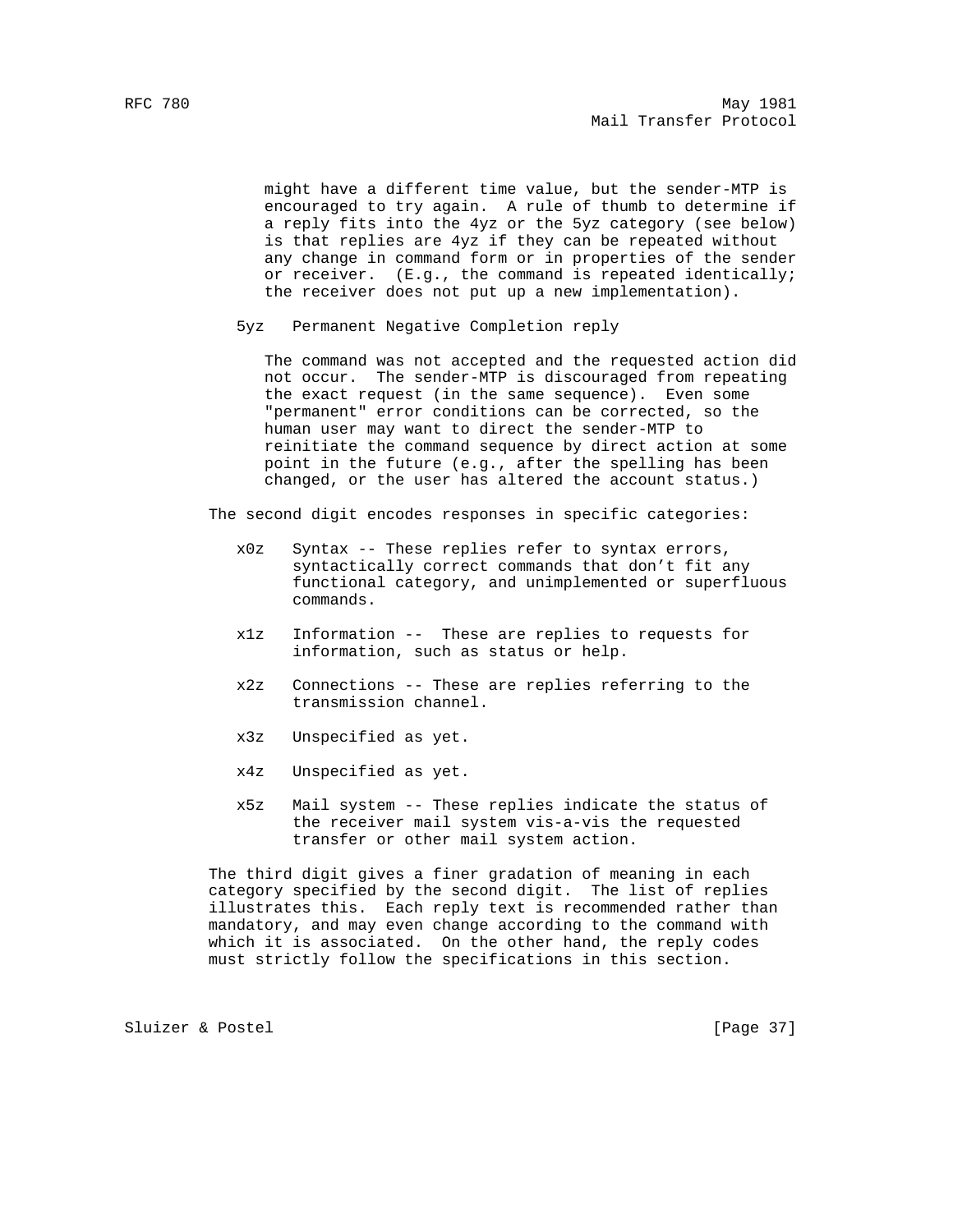Receiver implementations should not invent new codes for slightly different situations from the ones described here, but rather adapt codes already defined.

 For example, a command such as NOOP whose successful execution does not offer the sender-MTP any new information will return a 200 reply. The response is 502 when the command requests an unimplemented non-site-specific action. A refinement of that is the 504 reply for a command that is implemented, but that requests an unimplemented parameter.

The reply text may be longer than a single line; in these cases the complete text must be marked so the sender-MTP knows when it can stop reading the reply. This requires a special format to indicate a multiple line reply.

 The format for multi-line replies requires that every line, except the last, begin with the reply code, followed immediately by a hyphen, "-" (also known as minus), followed by text. The last line will begin with the reply code, followed immediately by <SP>, optionally some text, and <CRLF>.

For example:

 123-First line 123-Second line 123-234 text beginning with numbers 123 The last line

 The sender-MTP then simply needs to search for the reply code followed by <SP> at the beginning of a line, and ignore all preceding lines.

[Page 38] Sluizer & Postel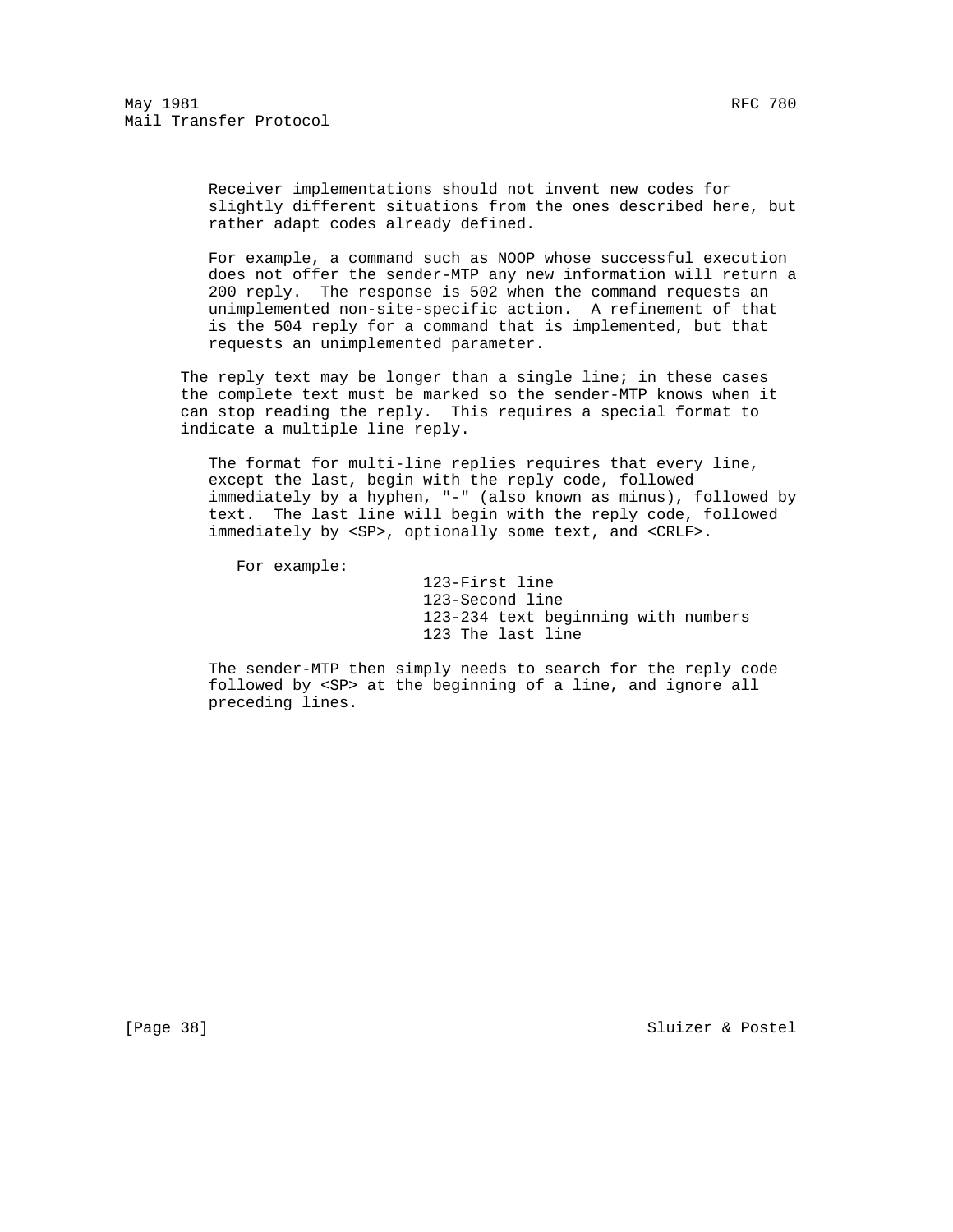## GLOSSARY

## ASCII

American Standard Code for Information Interchange [6].

### command

 A request for a mail service action sent by the sender-MTP to the receiver-MTP.

## host

 A computer in the internetwork environment on which mailboxes or MTP processes reside.

### line

A line of text ending with a <CRLF>.

### mail

 A sequence of ASCII characters of arbitrary length, which conforms to the standard set in RFC 733 (Standard for the Format of ARPA Network Text Messages [7]).

## mailbox

 A character string (address) which identifies a user to whom mail is to be sent. Mailbox normally consists of the host and user specifications. The standard mailbox naming convention is defined to be "user@host". Additionally, the "container" in which mail is stored.

### receiver-MTP process

 A process which transfers mail in cooperation with a sender-MTP process. It waits for a connection to be established via the transport service. It receives MTP commands from the sender-MTP, sends replies, and governs the transfer of mail.

Sluizer & Postel [Page 39]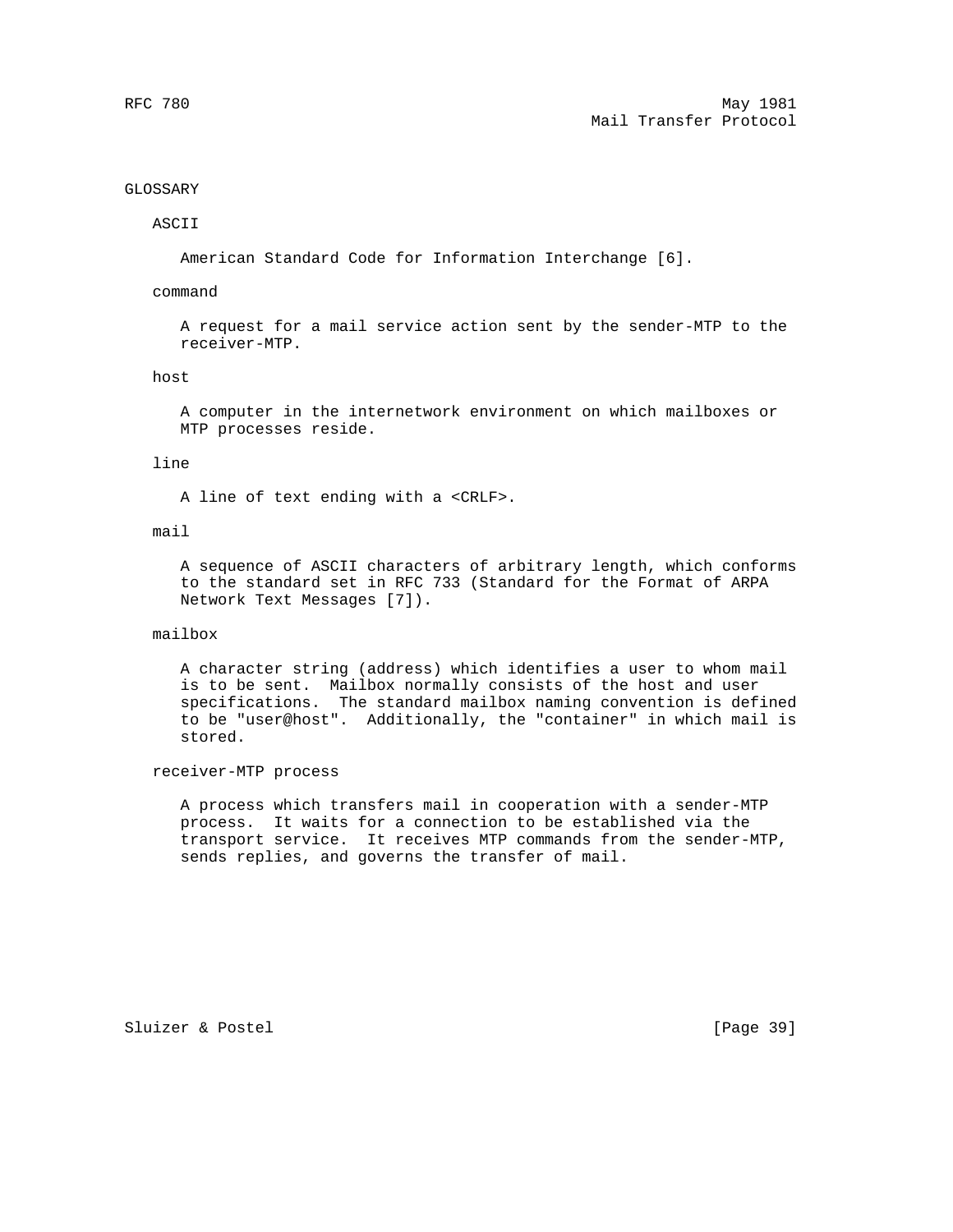## reply

 A reply is an acknowledgment (positive or negative) sent from receiver to sender via the transmission channel in response to a MTP command. The general form of a reply is a completion code (including error codes) followed by a text string. The codes are for use by programs and the text is usually intended for human users.

#### sender-MTP process

 A process which transfers mail in cooperation with a receiver-MTP process. A local language may be used in the user interface command/reply dialogue. The sender-MTP initiates the transport service connection. It initiates MTP commands, receives replies, and governs the transfer of mail.

## transmission channel

 A full-duplex communication path between a sender-MTP and a receiver-MTP for the exchange of commands, replies, and mail text.

#### transport service

 Any reliable stream-oriented data communication services. For example, NCP, TCP, NITS.

### user

 A human being (or a process on behalf of a human being) wishing to obtain mail transfer service. In addition, a recipient of computer mail.

#### word

 A human being (or a process on behalf of a human being) wishing to obtain mail transfer service. In addition, a recipient of computer mail.

#### <CRLF>

The characters carriage return and line feed (in that order).

[Page 40] Sluizer & Postel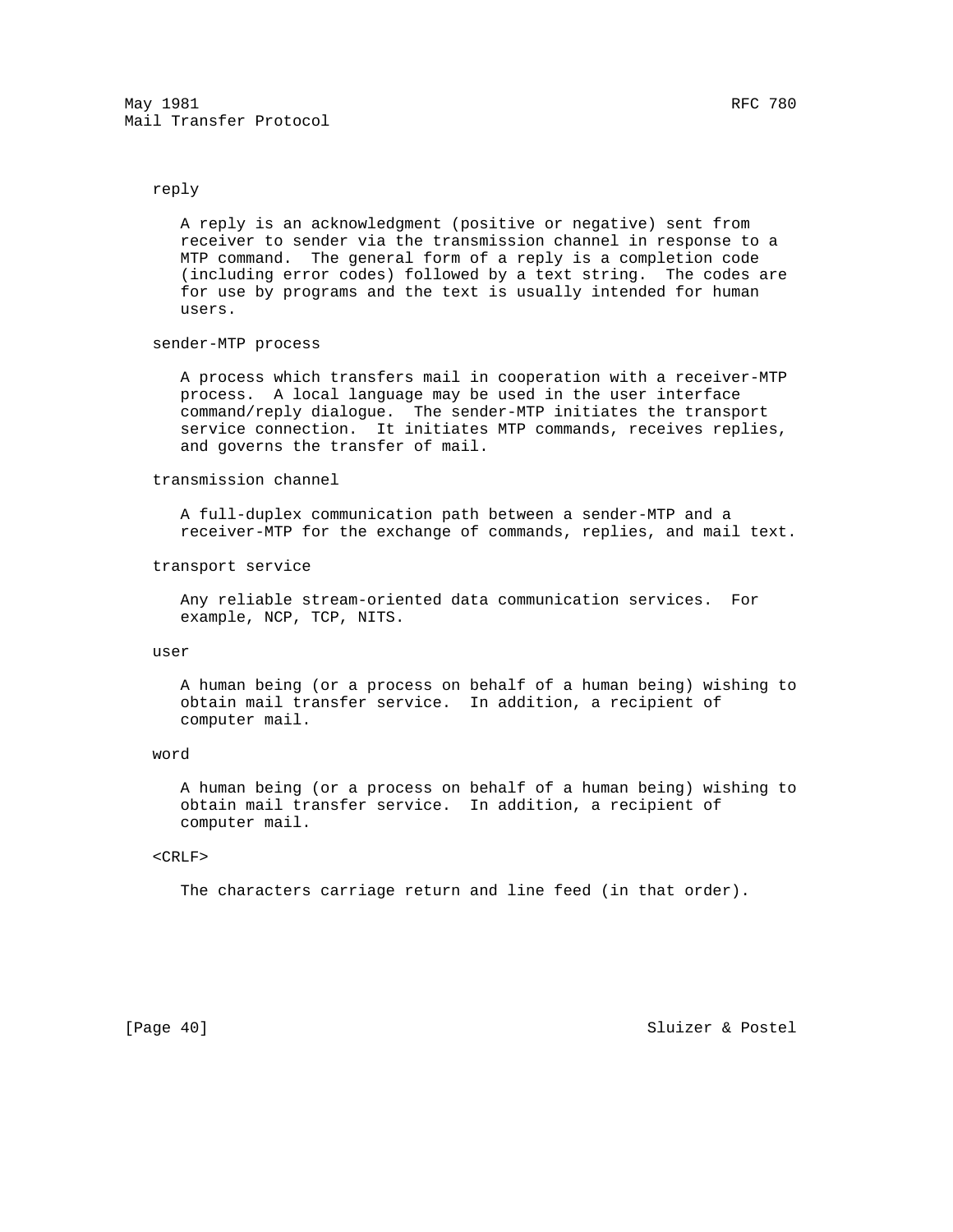$<\!{\rm SP}\!>$ 

The space character.

Sluizer & Postel [Page 41]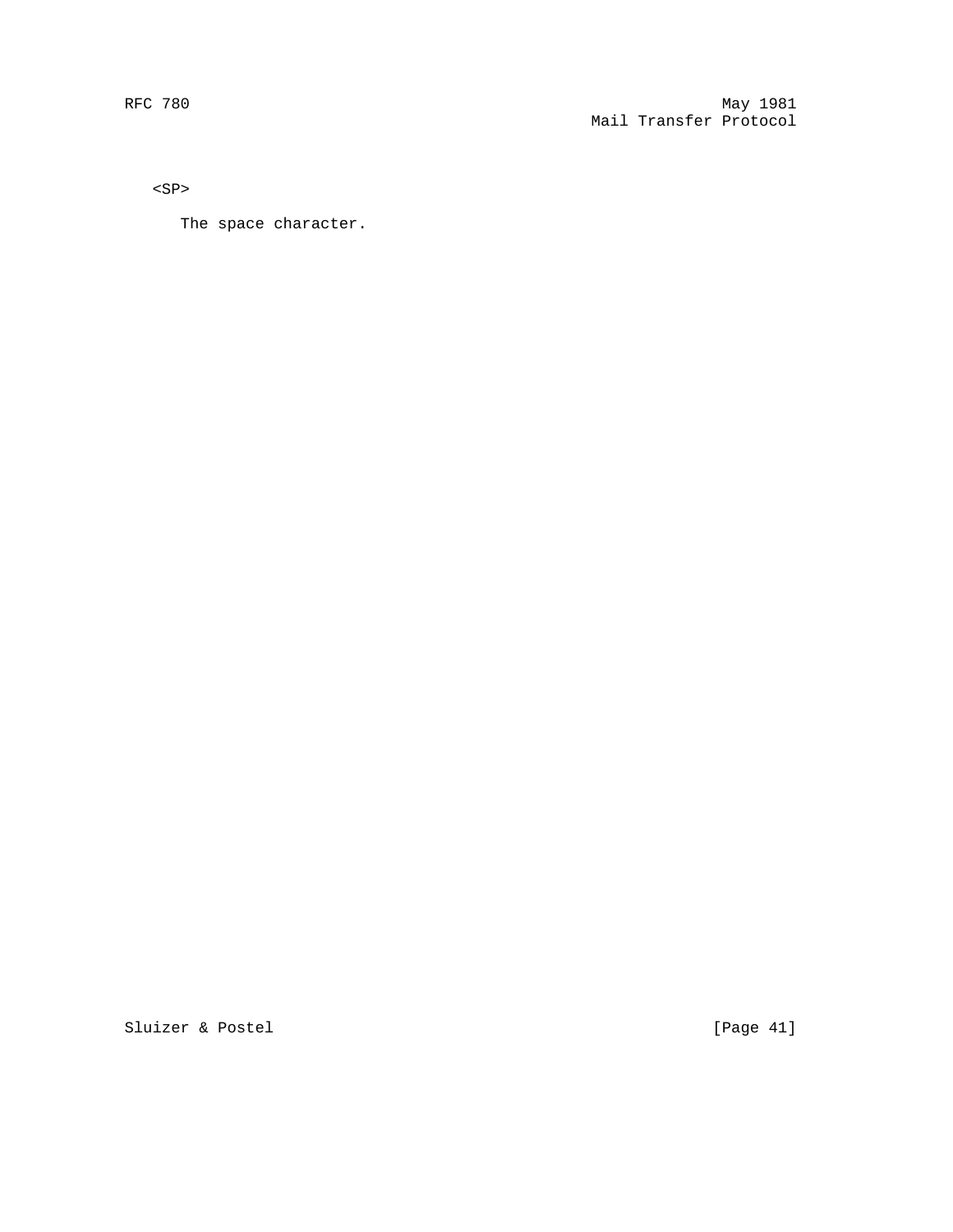$\texttt{May 1981} \quad \texttt{RFC 780}$ Mail Transfer Protocol

## REFERENCES

[1] TCP

 Postel, J., ed., "DOD Standard Transmission Control Protocol", IEN 129, RFC 761, USC/Information Sciences Institute, NTIS ADA082609, January 1980. Appears in: Computer Communication Review, Special Interest Group on Data Communications, ACM, V.10, N.4, October 1980.

[2] NCP

 McKenzie,A., "Host/Host Protocol for the ARPA Network", NIC 8246, January 1972. Also in: Feinler, E. and J. Postel, eds., "ARPANET Protocol Handbook", NIC 7104, for the Defense Communications Agency by SRI International, Menlo Park, California, Revised January 1978.

[3] Initial Connection Protocol

 Postel, J., "Official Initial Connection Protocol", NIC 7101, 11 June 1971. Also in: Feinler, E. and J. Postel, eds., "ARPANET Protocol Handbook", NIC 7104, for the Defense Communications Agency by SRI International, Menlo Park, California, Revised January 1978.

[4] NITS

 PSS/SG3, "A Network Independent Transport Service", Study Group 3, The Post Office PSS Users Group, February 1980. Available from the DCPU, National Physical Laboratory, Teddington, UK.

[5] X.25

 CCITT, "Recommendation X.25 - Interface Between Data Terminal Equipment (DTE) and Data Circuit-terminating Equipment (DCE) for Terminals Operating in the Packet Mode on Public Data Networks," CCITT Orange Book, Vol. VIII.2, International Telephone and Telegraph Consultative Committee, Geneva, 1976.

[Page 42] Sluizer & Postel